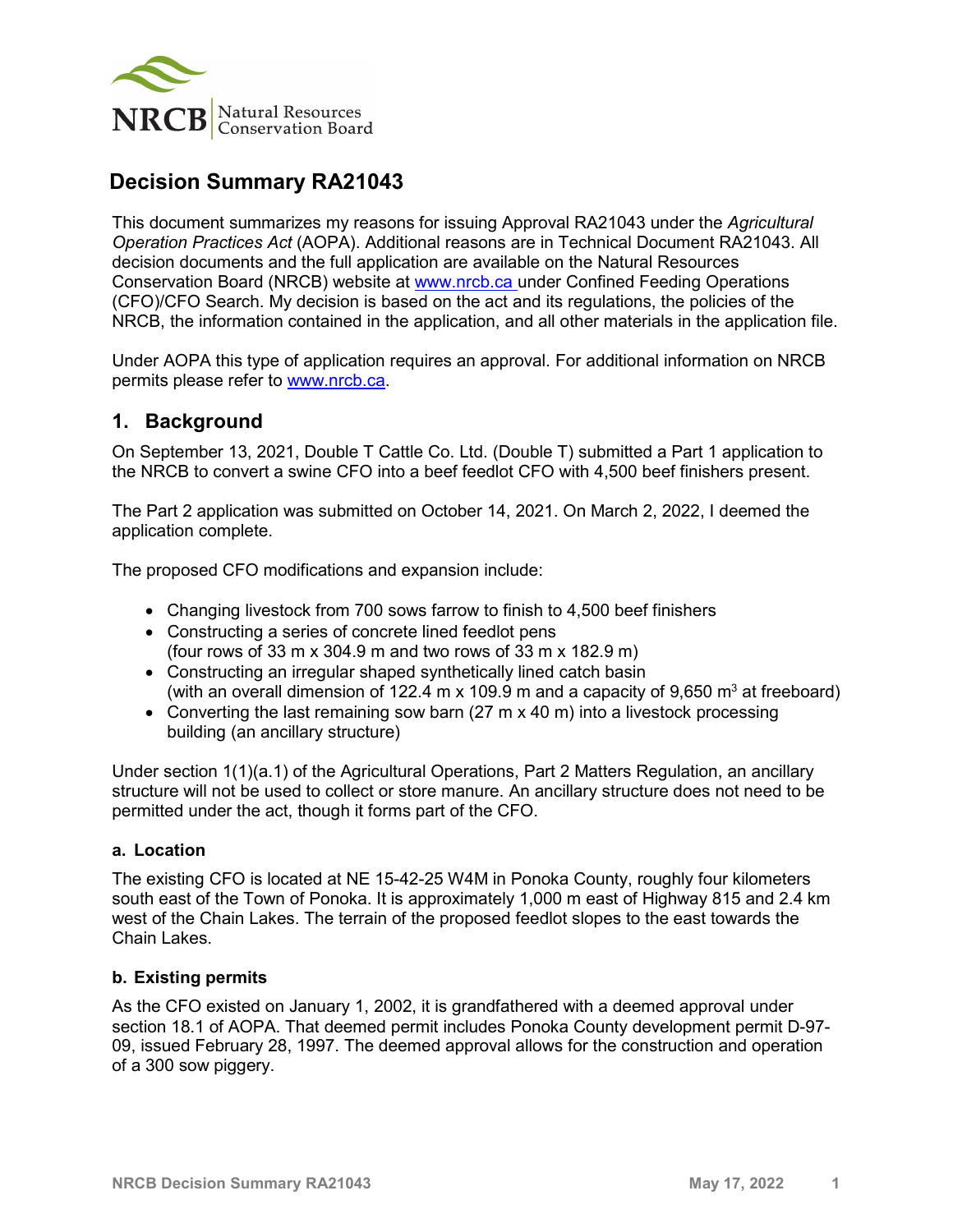On July 7, 2003, the NRCB issued Approval RA02053, which recognized the deemed approval. Collectively, the deemed approval and the NRCB issued approval allow for the construction and operation of a 700 sow (farrow to finish) CFO.

Based on a review of the NRCB file and available historical aerial imagery, between 2002 and 2014 three barns and one earthen liquid manure storage (EMS) existed at the site. Between 2014 and 2015 the EMS was filled in and the two northern barns were destroyed. The southern barn appeared to have been split into two separate roofed portions that are discuss further below.

When I was onsite on December 17, 2021, I observed that the area of the two northern barns was being used as a parking pad. The western portion of the southern barn was converted into a workshop and the east portion was converted into a cold storage for equipment. The cold storage (40 m x 27 m) had multiple overhead doors installed on the north wall and was split into two areas (40 m x 13.5 m each). The concrete floor was removed from the western half but it remained in the eastern half.

Considering how only a small portion of the original CFO's manure storage facilities (MSFs) and manure collection areas (MCAs) remain, the status of the deemed approval and Approval RA20053 are in question. It is worth noting how the land owner has never formally relinquished the CFO permit but the apparent use of the site had changed from its former permitted state.

I investigated if the remaining (13.5 m x 40 m area) concrete lined area was large enough to act as a swine CFO and meet current livestock housing requirements. This area would require a few renovations but could feasibly be used as a solid MSF/MCA without altering the existing floor/liner. I reviewed the 2014 edition of the National Farm Care Council's Code of Practice for the Care and Handling of Pigs states that  $0.95 \text{ m}^2$  is required per one 150 kg feeder pig. Based on this, the remaining MSF/MCA could house 513 feeder pigs.

The minimum livestock capacity threshold under AOPA for swine feeders to require a permit is 500 (registration permit threshold). Accordingly, the property and the remaining "barn" still hold a valid permit under AOPA, but that permit needs to be reduced from 700 swine (farrow to finish) to a 513 feeder pigs only.

## **2. Notices to affected parties**

Under section 19 of AOPA, the NRCB notifies (or directs the applicant to notify) all parties that are "affected" by an approval application. Section 5 of AOPA's Part 2 Matters Regulation defines "affected parties" as:

- In the case where part of a CFO is located, or is to be located, within 100 m of a bank of a river, stream or canal, a person or municipality entitled to divert water from that body within 10 miles downstream
- the municipality where the CFO is located or is to be located
- any other municipality whose boundary is within a specified distance from the CFO, depending on the size of the CFO
- all persons who own or reside on land within a specified distance from the CFO, depending on the size of the CFO

For the size of this CFO the specified distance is 1.5 miles. (The NRCB refers to this distance as the "affected party radius.")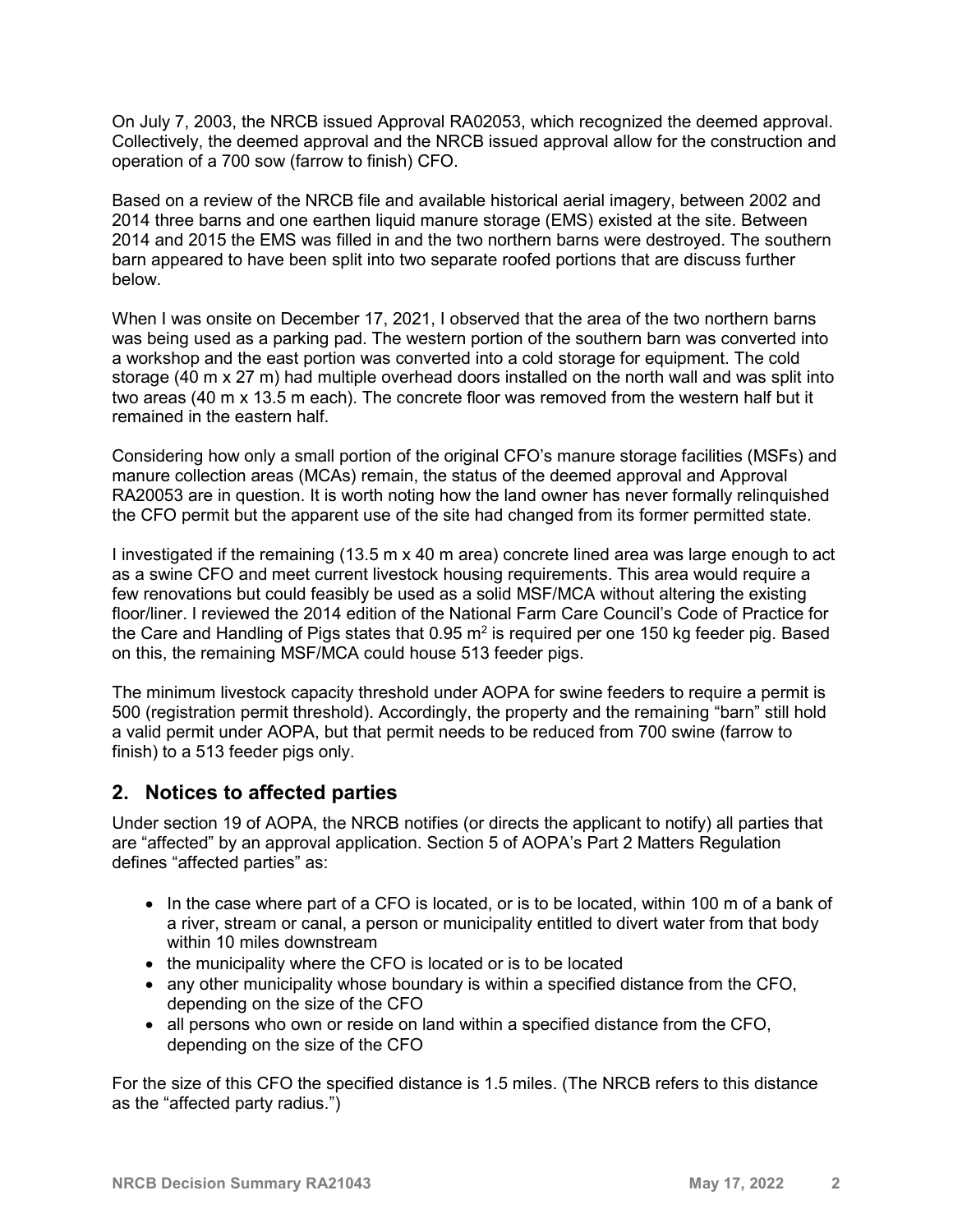A copy of the application was sent to Ponoka County, which is where the CFO is located. It was not sent to other municipalities as none are located within 1.5 miles of it. Further the CFO is not located within 100 m of the bank of the river, stream or canal.

The NRCB gave notice of the application by public advertisement in the Ponoka News on March 2, 2022. The full application was made available for viewing on the NRCB website. As a courtesy, one hundred and three letters were sent to people identified by Ponoka County as owning or residing on land within the affected party radius.

## **3. Notice to other persons or organizations**

Under section 19 of AOPA, the NRCB may also notify persons and organizations the approval officer considers appropriate. This includes sending applications to referral agencies which have a potential regulatory interest under their respective legislation.

Referral letters and a copy of the complete application were emailed to Alberta Health Services (AHS), and Alberta Environment and Parks (AEP). I also sent a copy of the application to ATCO Gas & Pipelines Ltd., and Lynx Energy (formerly CPC Resources ULC) as they hold right of ways within NE 15-42-25 W4M.

Mr. Gordon Watt, an executive officer/public health inspector with AHS, did not raise concerns with this application. He provided comments and statements under the authority of the *Public Health Act*. Those comments related to the protection of water wells (also discussed in Technical Document RA21043 and in Part 6 below), that the solid and liquid wastes have been planned for accordingly, as per applicable provincial legislation. He recommended that any abandoned or unused wells should be decommissioned, and that potential nuisances (e.g. dust, flies, noise, etc.) have been considered (so that appropriate controls/best practices can be implemented) before impacting those surrounding the operation. He stated that deceased livestock, and other solid and/or liquid waste, will need to be compliant with the *Nuisance and General Sanitation Regulations (2003)*.

Ms. Laura Partridge, a senior water administration officer with AEP, did not raise concerns with the application. She did indicate that the existing water license needs to be updated to reflect the current land owner's name. She went on to indicate that the current water license would not provide adequate supply for the amount of proposed livestock; the applicant will need to provide AEP with a groundwater evaluation report.

The responses from AHS and AEP have been forwarded to the applicant for his information and action.

Responses were not received from ATCO Gas & Pipelines Ltd. or Lynx Energy.

## **4. Alberta Land Stewardship Act (ALSA) regional plan**

Section 20(10) of AOPA requires that an approval officer must ensure the application complies with any applicable ALSA regional plan. There is no ALSA regional plan for the area where the CFO is to be located.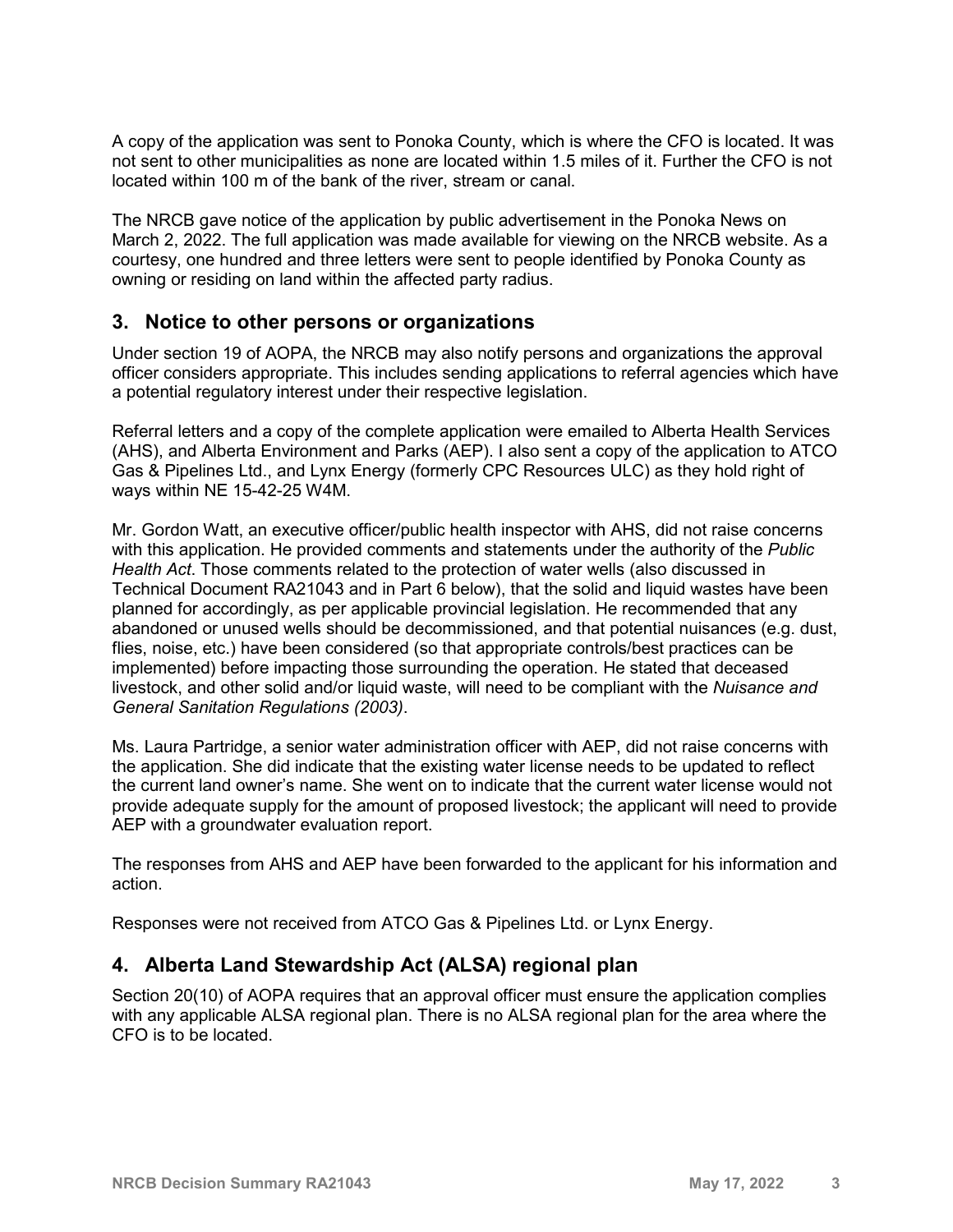## **5. Municipal Development Plan (MDP) consistency**

I have determined that the proposed CFO modification and expansion is consistent with the land use provisions of Ponoka County's municipal development plan. (See Appendix A for a more detailed discussion of the county's planning requirements.)

## **6. AOPA requirements**

With respect to the technical requirements set out in the regulations, the proposed CFO modification and expansion:

- Meets the required AOPA setbacks from all nearby residences (AOPA setbacks are known as the "minimum distance separation" requirements, or MDS)
- Meets the required AOPA setbacks from springs and common bodies of water
- Has sufficient means to control surface runoff of manure
- Meets AOPA's nutrient management requirements regarding the land application of manure
- Meets AOPA groundwater protection requirements for the design of floors and liners/protective layers of manure storage facilities and manure collection areas

With the terms and conditions summarized in part 11, the application meets all relevant AOPA requirements. The exemption related to water well setbacks is discussed in the following parts of this decision summary.

## **7. Responses from municipality and other directly affected parties**

Directly affected parties are entitled to a reasonable opportunity to provide evidence and written submissions relevant to the application, and are entitled to request an NRCB Board review of the approval officer's decision. Not all affected parties are "directly affected" under AOPA.

Municipalities that are affected parties are identified by the act as "directly affected." Ponoka County is an affected party (and directly affected) because the CFO is located within its boundaries.

Mr. Peter Hall, the assistant chief administrative officer with Ponoka County, provided a written response on behalf of the county. Mr. Hall stated that the application is consistent with the land use provisions of Ponoka County's municipal development plan. He drew attention to the number of residences and hobby farms in the area, the proximity of the CFO to Chain Lakes, and section 2.5 of the municipal development plan. The application's consistency with Ponoka County's municipal development plan is addressed in Appendix A, attached.

Apart from municipalities, any member of the public may request to be considered "directly affected." The NRCB received responses from eleven individuals representing six parties.

All of the people who submitted responses own or reside on land within the 1.5 mile notification radius for affected persons. Because of their location within this radius, and because they submitted a response, they qualify for directly affected party status. (See NRCB Operational Policy 2016-7: Approvals, part 6.2 and Appendix B.)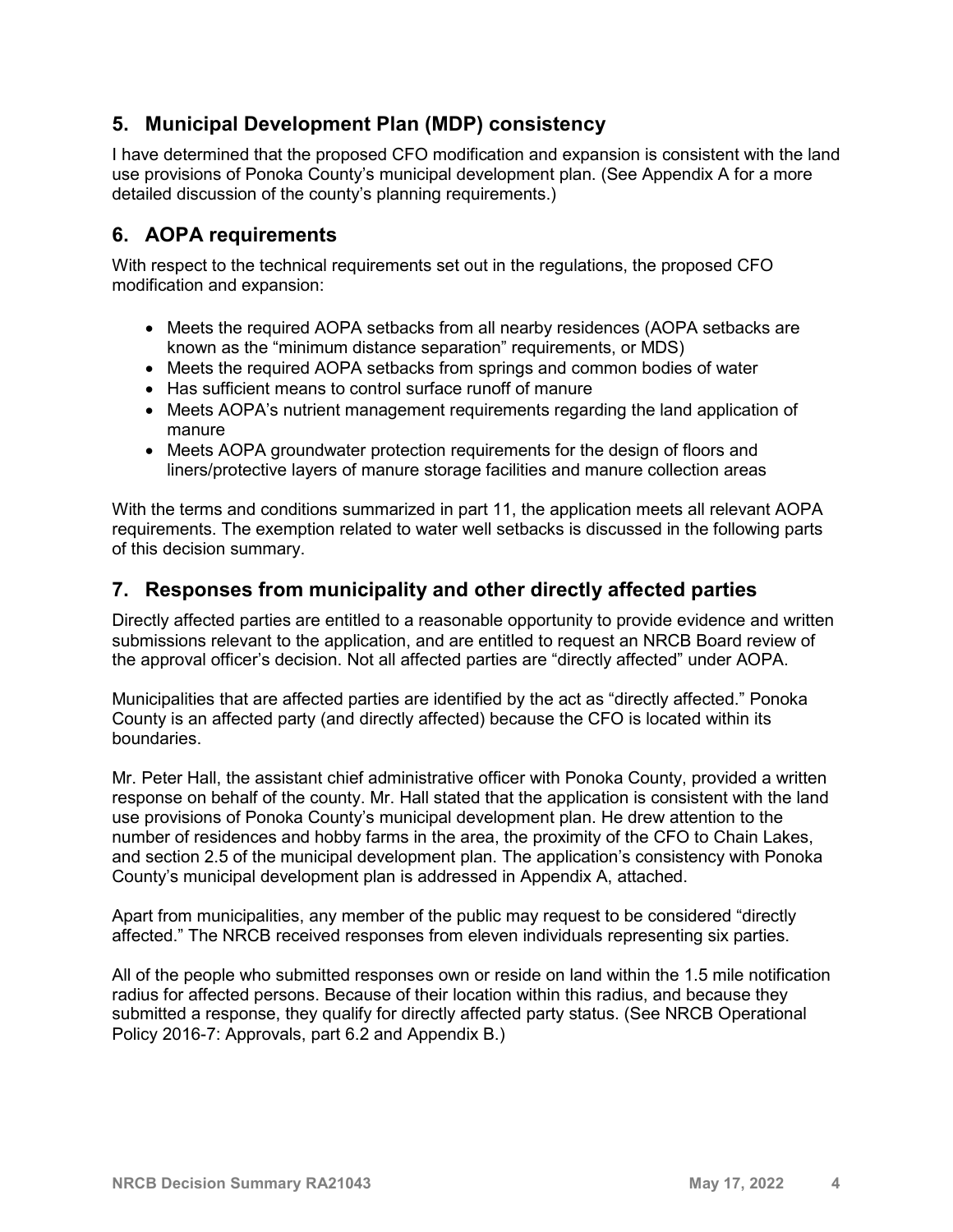The directly affected parties raised concerns regarding effects on surface water and groundwater, health, roads and an adjacent highway, nuisances, property values, and the community. Questions were raised related to manure spreading, AOPA process and requirements, deceased animal disposal, the CFO's history, and if alternatives were considered for manure management. These concerns were forwarded to the applicant and referral agencies if they were beyond AOPA (e.g. health related concerns were forwarded to AHS). The concerns are discussed and addressed in Appendix C.

The NRCB received one of these submissions after the deadline in the notice. I considered whether there were exceptional circumstances that warranted considering the submissions nonetheless. I could not identify exceptional circumstances for the lateness of the submission, so I did not consider or address the late submission in this decision.

## **8. Environmental risk of CFO facilities**

When reviewing a new approval application for an existing CFO, NRCB approval officers assess the CFO's existing buildings, structures, and other facilities. In doing so, the approval officer considers information related to the site and the facilities, as well as results from the NRCB's environmental risk screening tool (ERST). The assessment of environmental risk focuses on surface water and groundwater. The ERST provides for a numeric scoring of risks, within either a low, moderate, or high-risk range. (A complete description of this tool is available under CFO/Groundwater and Surface Water Protection on the NRCB website at [www.nrcb.ca.](http://www.nrcb.ca/)) However, if those risks have previously been assessed, the approval officer will not conduct a new assessment, unless site changes are identified that require a new assessment, or the assessment was supported with a previous version of the risk screening tool and requires updating. See NRCB Operational Policy 2016-7: Approvals, part 8.13.

In this case, the risks posed by the earthen liquid manure storage/lagoon associated with the swine operation was assessed in 2009. The assessment indicated that the potential risks to surface water and groundwater were low. As result of that risk assessment the leakage detection condition, number 5, of Approval RA02053 was suspended. No other facilities were risk screened at that time or since then. Since the previous risk assessment, the majority of the swine facilities, including the EMS have either been closed or converted to non-MSF/MCA uses. As noted in Application RA21043 the remaining half of the sow barn is proposed to be converted into a livestock handling facility. Livestock handling facilities are exempt of AOPA permitting requirements.

I risk screened the proposed pens and catch basin, both pose a low potential risk to surface water and groundwater.

## **9. Exemptions**

I determined that the proposed pens are located within the required AOPA setback from an existing water well. As explained in Appendix D, an exemption to the 100 metre water well setback is warranted.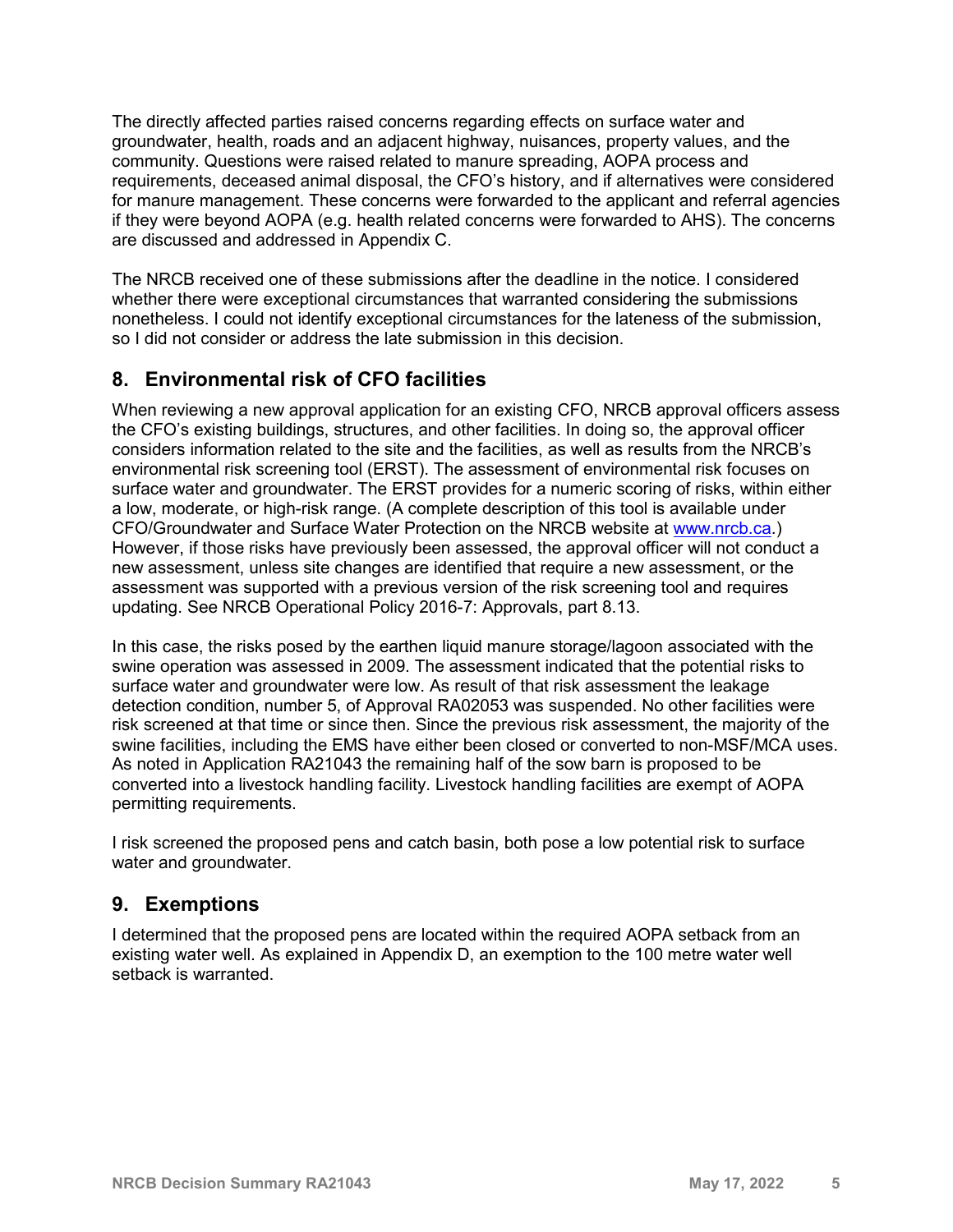### **10. Other factors**

Because the approval application is consistent with the MDP land use provisions, and meets the requirements of AOPA and its regulations, I also considered other factors.

AOPA requires me to consider matters that would normally be considered if a development permit were being issued. The NRCB interprets this to include aspects such as property line and road setbacks related to the site of the CFO. (Grow North, RFR 2011-01 at page 2). Approval officers are limited to what matters they can consider though as their regulatory authority is limited.

Mr. Hall of Ponoka County did not indicate in his response if the proposed pens and catch basin meet the setbacks required by the county's land use bylaw (LUB). I reviewed the LUB and note that the proposed pens and catch basin meet the applicable 40 m road - and 10 m 'other property line' - setbacks.

I corresponded with the Orphan Well Association (OWA) regarding the abandoned pipeline below the proposed feedlot pens. Ms. Sherry Beattie, a surface land support person with the OWA, indicated that the OWA does not have an interest in the pipeline. Despite this, she advised that the proponent would be responsible for any damages to the pipeline. In addition, notification to the regulators must be executed.

I have forwarded a copy of the application, and responses to the application which raised concerns, to AEP. AEP has not raised concerns to me related to the administration of natural resources. AEP has not made me aware of statements of concern submitted under section 73 of the *Environmental Protection and Enhancement Act* / section 109 of the *Water Act* in respect of the subject of this application.

I am not aware of any written decision of the Environmental Appeals Board for this location [\(http://www.eab.gov.ab.ca/status.htm,](http://www.eab.gov.ab.ca/status.htm) accessed April 29, 2022).

Finally, I considered the effects of the proposed CFO modifications on the environment, the economy, and the community, and the appropriate use of land.

Consistent with NRCB policy (Approvals Policy 8.7.3), I presumed that the effects on the environment are acceptable because the application meets all of AOPA's technical requirements. In my view, this presumption is not rebutted and the directly affected parties' concerns have been addressed, see Appendix C for further discussion.

Consistent with NRCB policy (Approvals Policy 8.7.3), if the application is consistent with the MDP then the proposed development is presumed to have an acceptable effect on the economy and community. In my view, this presumption is not rebutted because the application meets AOPA requirements and for the reasons in Appendix C.

I also presumed that the proposed CFO modifications is an appropriate use of land because the application is consistent with the land use provisions of the municipal development plan (See NRCB Operational Policy 2016-7: Approvals, part 8.7.3.). In my view, this presumption is not rebutted.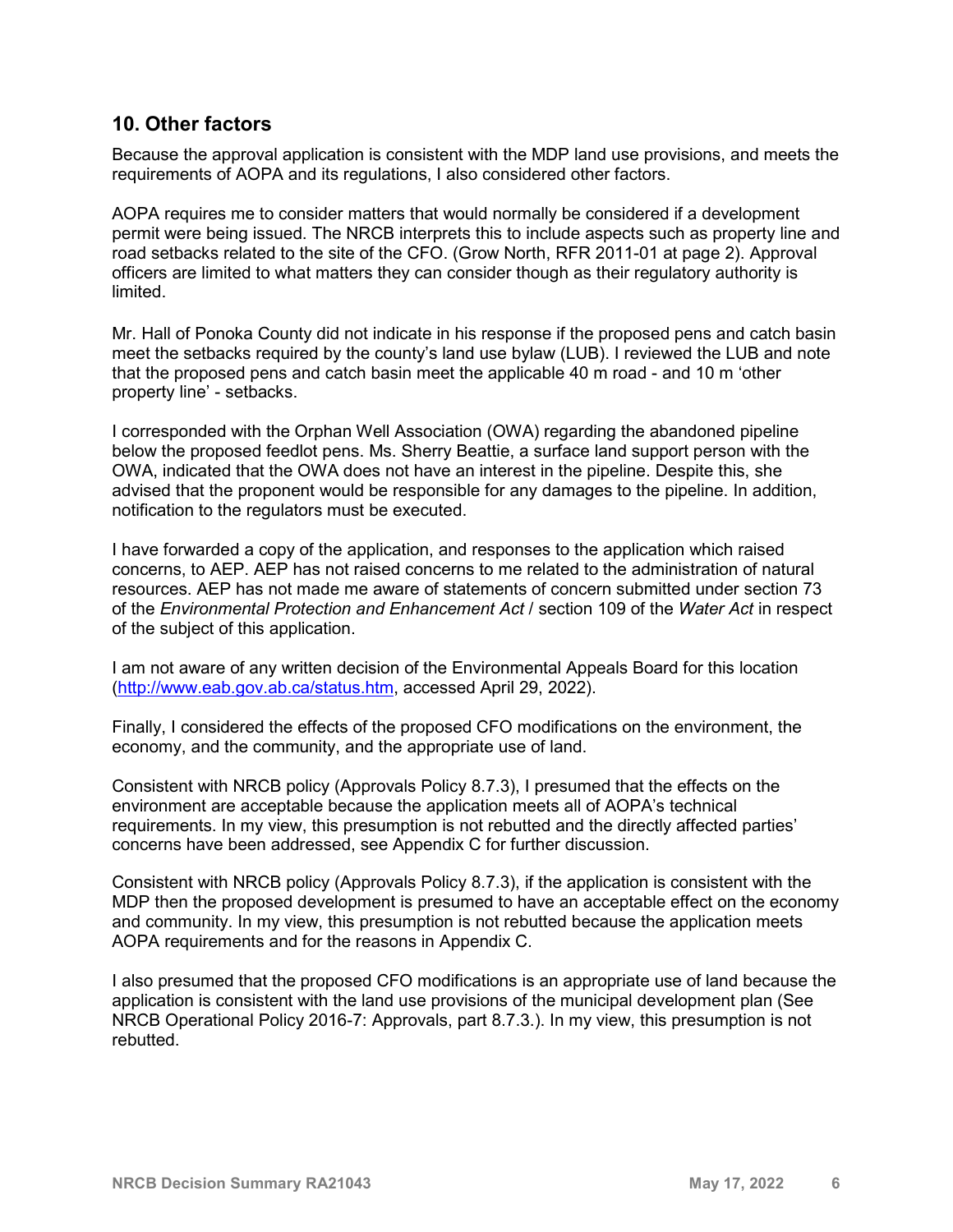## **11. Terms and conditions**

Approval RA21043 specifies the cumulative permitted livestock capacity as 4,500 beef finishers and permits the construction of the feedlot and catch basin.

Approval RA21043 contains terms that the NRCB generally includes in all AOPA approvals, including terms stating that the applicant must follow AOPA requirements and must adhere to the project descriptions in their application and accompanying materials.

In addition to the terms described above, Approval RA21043 includes conditions that generally address construction deadlines, document submission and construction inspection. For an explanation of the reasons for these conditions, see Appendix E.

For clarity, and pursuant to NRCB policy, I consolidated the deemed approval, including Ponoka County issued development permit D-97-09, and NRCB issued Approval RA02053 into Approval RA21043 (see NRCB Operational Policy 2016-7: Approvals, part 10.5). Permit consolidation helps the permit holder, municipality, neighbours and other parties keep track of a CFO's requirements, by providing a single document that lists all the operating and construction requirements. Consolidating permits generally involves carrying forward all relevant terms and conditions in the existing permits into the new permit, with any necessary changes or deletions of those terms and conditions. This consolidation is carried out under section 23 of AOPA, which enables approval officers to amend AOPA permits on their own motion. Appendix E discusses which conditions from the historical permits are or are not carried forward into the new approval.

## **12. Conclusion**

Approval RA21043 is issued for the reasons provided above, in the attached appendices, and in Technical Document RA21043.

Double T's deemed approval, including Ponoka County issued development permit D-97-09, and NRCB-issued Approval RA02053 are therefore superseded, and their content consolidated into this Approval RA21043, unless Approval RA21043 is held invalid following a review and decision by the NRCB's board members or by a court, in which case the existing permits will remain in effect (with reductions to permitted livestock capacity as discussed in part 1.b).

May 17, 2022

(original signed) Jeff Froese Approval Officer

## **Appendices:**

- A. Consistency with the municipal development plan
- B. Determining directly affected party status
- C. Concerns raised by directly affected parties
- D. Exemptions from water well setbacks
- E. Explanation of conditions in Approval RA21043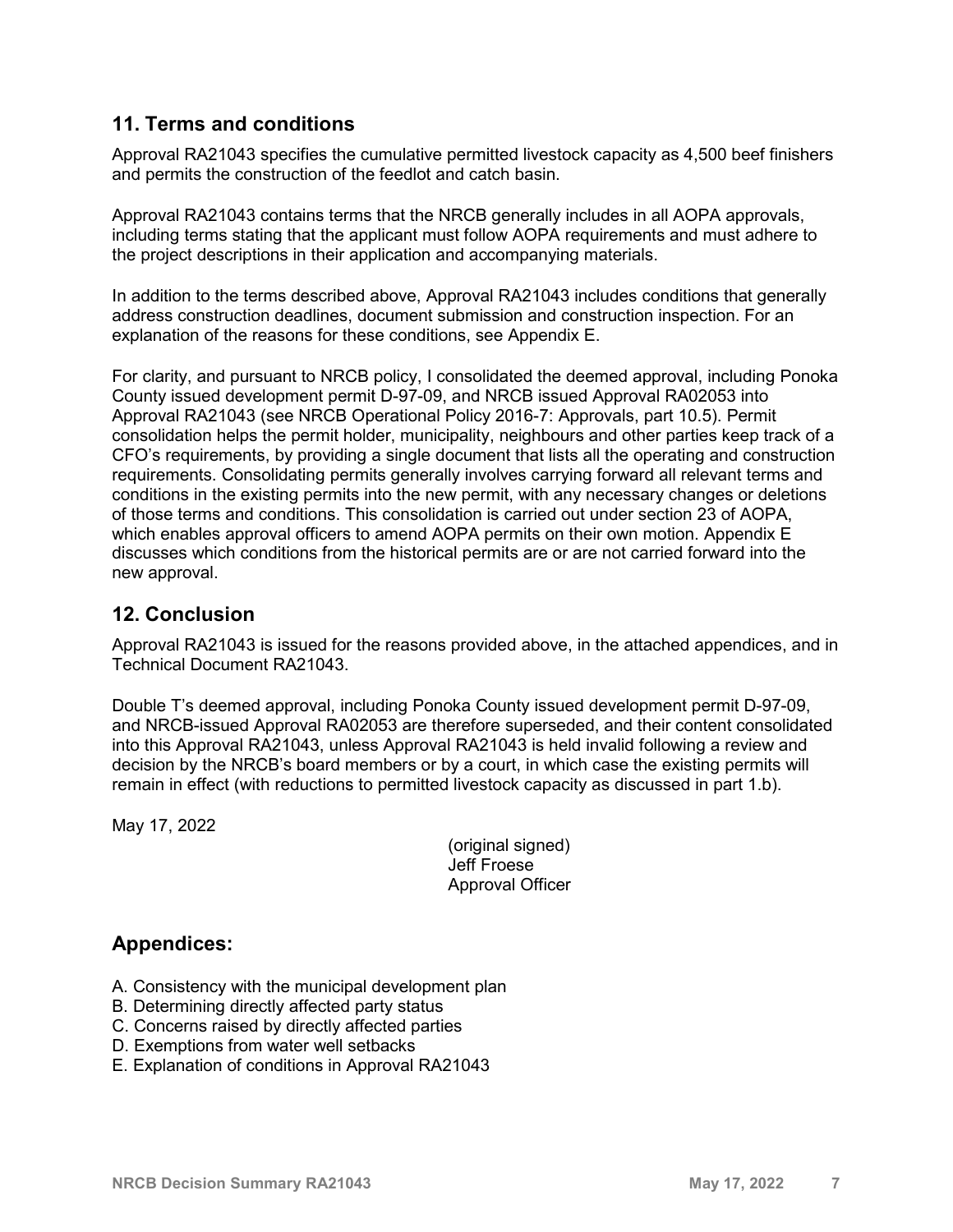## **APPENDIX A: Consistency with the municipal development plan**

Under section 20 of AOPA, an approval officer may only approve an application for an approval if the approval officer holds the opinion that the application is consistent with the "land use provisions" of the applicable municipal development plan (MDP).

This does not mean consistency with the entire MDP. In general, "land use provisions" cover MDP policies that provide generic directions about the acceptability of various land uses in specific areas.

Conversely, "land use provisions" do not call for discretionary judgements relating to the acceptability of a given confined feeding operation (CFO) development. Similarly, section 20(1.1) of the act precludes approval officers from considering MDP provisions "respecting tests or conditions related to the construction of or the site" for a CFO or manure storage facility, or regarding the land application of manure. (These types of MDP provisions are commonly referred to as MDP "tests or conditions.") "Land use provisions" also do not impose procedural requirements on the NRCB. (See NRCB Operational Policy 2016-7: Approvals, part 8.2.5.)

Double T's CFO is located in Ponoka County and is therefore subject to that county's MDP. Ponoka County adopted the latest revision to this plan in October 2018, under Bylaw #6-08- MDP.

Section 2 of the MDP contains 11 numbered "policies" relating to CFOs. Of these, policies 2.7, 2.9, 2.10 and 2.11 are not relevant to this application as they apply to matters under the County's regulatory mandate, not the NRCB's under the AOPA. The remaining policies in section 2 are discussed below.

Under policy 2.1, the county "encourages" the development of CFOs to add value to crop production and provide "more employment and income per acre of land." However, the policy also states that the environment and neighbours' rights "must be protected." This policy likely isn't a relevant "land use provision" because it relates broadly to economic development, not CFO siting. Regardless, it provides a general context for interpreting and applying the other policies in section 2.

Policy 2.2 states that it's the county's belief that "very large CFOs are inappropriate in this part of Alberta, and requests the NRCB not to allow them here (in Ponoka County)." This policy defines "very large" as "more than ten times" the threshold for approvals in the Part 2 Matters Regulation under AOPA. In this case, the threshold for approvals for a beef finisher CFO is 350 animals, so a "very large" beef finisher feedlot CFO in Ponoka County would have at least 3,500 animals. This application proposes converting the remaining swine barn into a processing barn, an ancillary structure, and permitting a 4,500 head beef finisher feedlot CFO. This would result in a CFO that is "very large" as set out in policy 2.2; the CFO is therefore inconsistent with this policy.

Under section 8.2.4 of the Approval Policy (Operating Policy 2016-7), approval officers are to interpret these types of provisions with "requests" or similar language as mandatory land use restrictions. Despite this, I need to consider whether this is a land use provision or not.

To better understand this policy and the reasons for it I discussed it with the chief administrative officer (CAO) and assistant CAO of Ponoka County on April 13, 2022. I was informed that in 2008 when this policy was drafted as part of the MDP, there were concerns related to a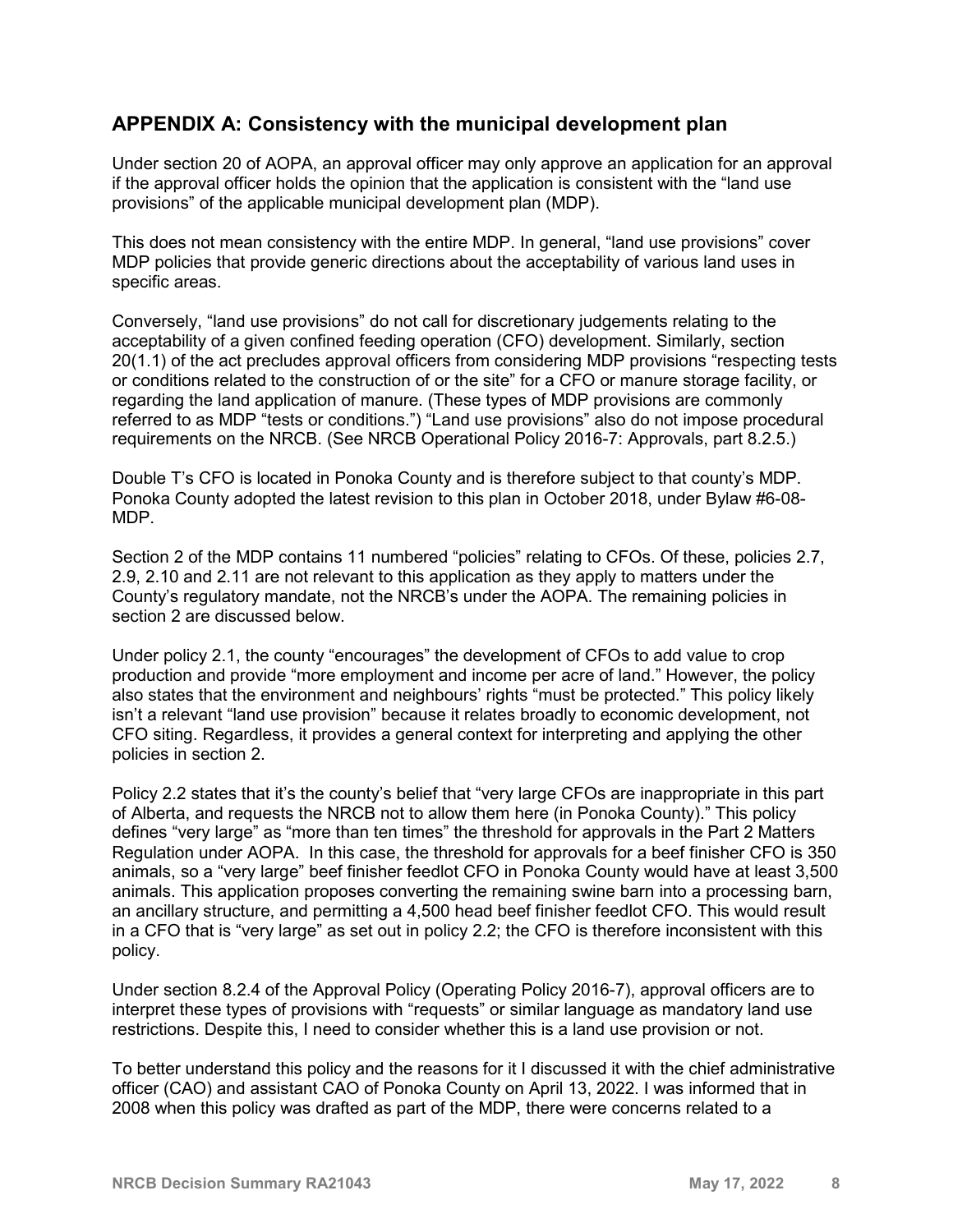particular livestock category (not beef). This policy was meant to address that livestock category and not to restrict other livestock categories. The intent of this policy's "request" was to recognize that the county was not the regulating body of CFOs and to signal to the regulator the county's intent for the whole county. The CAO recognized that the size of a CFO is likely not a land use provision.

In my view, a big part of AOPA's vision is to balance the competing interests of CFOs and other development. As noted in the introduction to this appendix, an approval officer may only approve an application for an approval if the approval officer holds the opinion that the application is consistent with the "land use provisions" of the applicable MDP. I recognize that the "request" from the county in policy 2.2 had a different underlying meaning to the county than a plain reading of policy 2.2 has to the NRCB under the Approval Policy. Section 8.2.5 of the Approval Policy indicates that the NRCB considers "evaluations of the merits of individual proposed developments" to not be land use provisions. The specific livestock category discussion with the county is not explicitly reflected in the policy but the discussion did provide me insight to the background context of the policy.

Before 2004, AOPA required applications to be consistent with the MDP. In 2004, the Legislature added the qualifier "land use provisions," which suggests that MDP provisions that are not about land use are not to be considered. It is questionable whether a limitation on the number of livestock is about land use.

In order to determine if Policy 2.2 is a land use provision or not, I also sought guidance from previous Board decisions, in particular Board Decision 2011-03/FA10003 (Grow North). One of the issues discussed there was the question whether a generic setback to residences was too broad to apply to a whole municipality and if it was "in direct conflict with the AOPA objectives that are intended to provide siting criteria across the province".

Section 8.2.5 of the Approval Policy also indicates that the NRCB interprets land use provisions to "not require substantial discretionary, or subjective, evaluations of the merits of individual proposed developments." In my opinion, the presence or absence of CFOs in an area is not discretionary, but the size of one is. I therefore conclude that this policy is not a land use provision.

Policy 2.3 has two parts. The first part states that no *new* CFO shall be established within specified distances to itemised urban developments, watersheds and land within a CFO exclusion zone in an Area Structure Plan (ASP) that has been adopted by bylaw. This CFO is relatively near by the Town of Ponoka and the Chain Lakes, but not located within the two mile setback to the town or the one mile setback to the Chain Lakes. This CFO is also nearby, but not located within the Morningside Area Structure Plan. Regardless, this application to significantly modify an existing CFO, not for the construction of a new one. For this reason, this part of this policy is not applicable to this application.

The second part of policy 2.3 of the MDP calls for "very strict" conditions on manure handling and storage in the Chain Lakes and Maskwa Creek watersheds. This this policy likely is not a "land use provision" because it calls for discretionary judgements about what conditions are "very strict." In addition, section 20(1.1) of AOPA precludes me from considering MDP provisions "respecting tests or conditions related to the construction of or the site for a confined feeding operation or manure storage facility" and regarding the land application of manure. Even if I did consider this provision, the proposed barn addition meets AOPA's technical requirements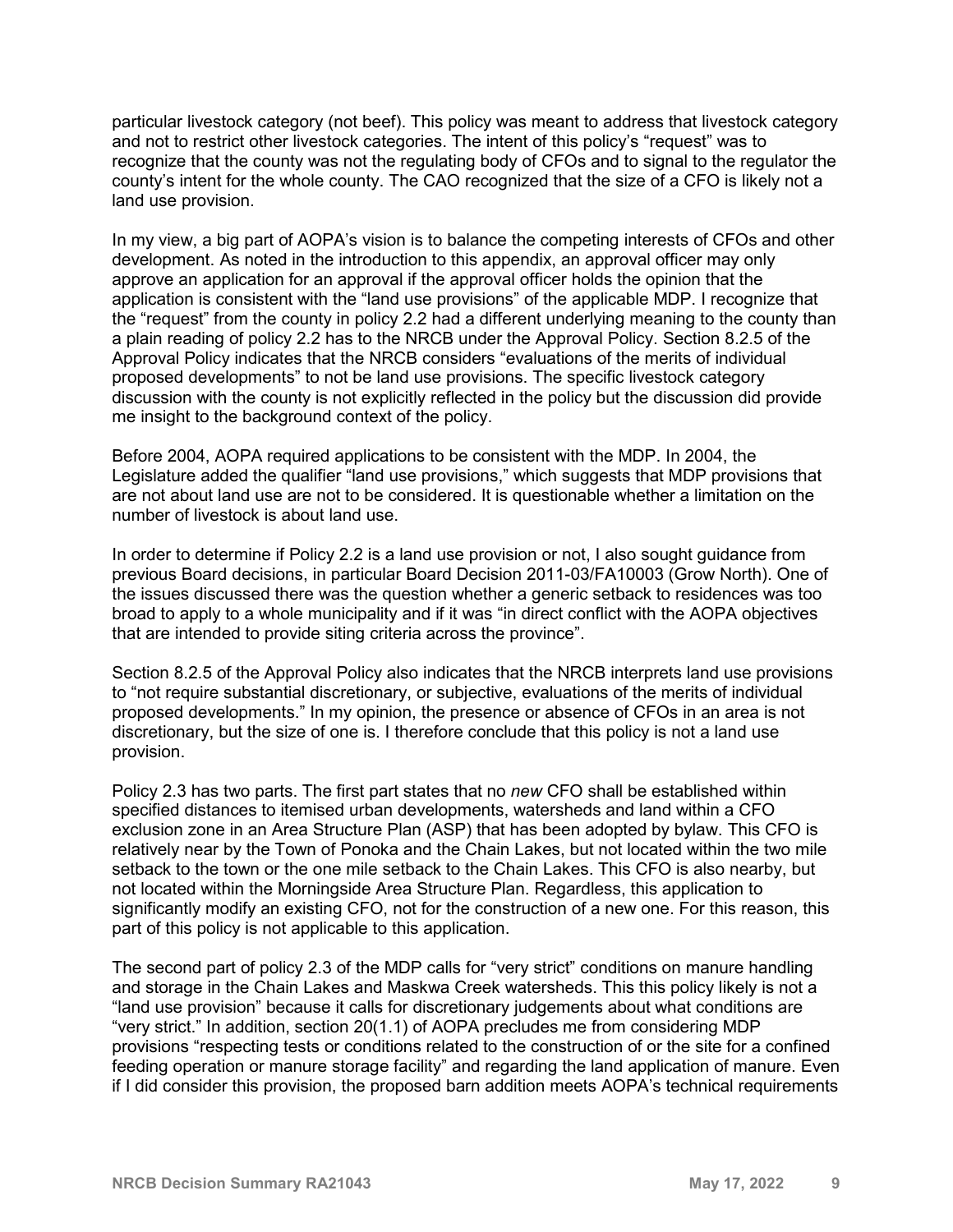for manure handling and storage and, in my opinion, those requirements are considered to be "very strict."

Policy 2.4 calls for the NRCB to "set strict rules for the timely incorporation of manure within a mile of any urban municipality or rural residence." Section 20(1.1) of AOPA precludes me from considering this policy because it relates to the land application of manure. The regulations under AOPA regulate the manure application process, including timely incorporation in specified circumstances (see section 24 of the Standards and Administration Regulation which sets out the manure incorporation requirements under AOPA for different cropping methods).

Policy 2.5 precludes the siting of CFOs within two miles of "any lake" unless the "regulators" are "convinced" that the CFO's manure management system is "fail-safe" and the CFO poses "no reasonable risk of contamination of the lake." This CFO is located approximately 1.5 miles or 2.4 km from the Chain Lakes as identified in the county's Land Use Bylaw maps.

Despite the CFO's location, this policy is likely not a "land use provision" because its "fail-safe" and "reasonable risk" tests call for discretionary, CFO-specific judgements which I am precluded from considering under AOPA's section 20(1.1).

Policy 2.6 states that CFOs "should not be established or expanded" where there is "any risk that runoff will contaminate domestic water supplies." This policy likely is not a "land use provision" because it calls for discretionary judgements about acceptable risks. (The policy's "any risk" test is a low risk threshold, but I read the threshold as more than "minor" or "insignificant.") The proposed facility meets AOPA's operational and design requirements, which are designed to minimize the risks to surface water and groundwater. For this reason, this policy is not applicable to this application.

Policy 2.8 applies to new CFOs and uses, but essentially modifies, AOPA's MDS requirements by measuring the AOPA-derived minimum distance of separation to the edge of an adjacent landowner's property. This application is not for a new CFO and therefore policy 2.8 is not applicable to this application.

Based on the above, I conclude that the application is consistent with the land use provisions of the Ponoka County's MDP. The county's response to the application does not refute this conclusion.

In my view, the text of Ponoka County's MDP also provides a clear intent to incorporate the land use bylaw (LUB), in sections 1.4, 1.6, 4.10, 10.3, 12.1, 17.5 and in Appendix A. Following the NRCB Operational Policy 2016-7: *Approvals*, part 8.2.3, I also considered Ponoka County's LUB 7-08-LU. Under that bylaw, the subject land is currently zoned Agricultural (AG). CFOs are listed as a permitted land use within this land use zoning, provided that they hold the required authorization (or permit) under AOPA. As noted in this decision summary, the CFO already holds permits under the AOPA.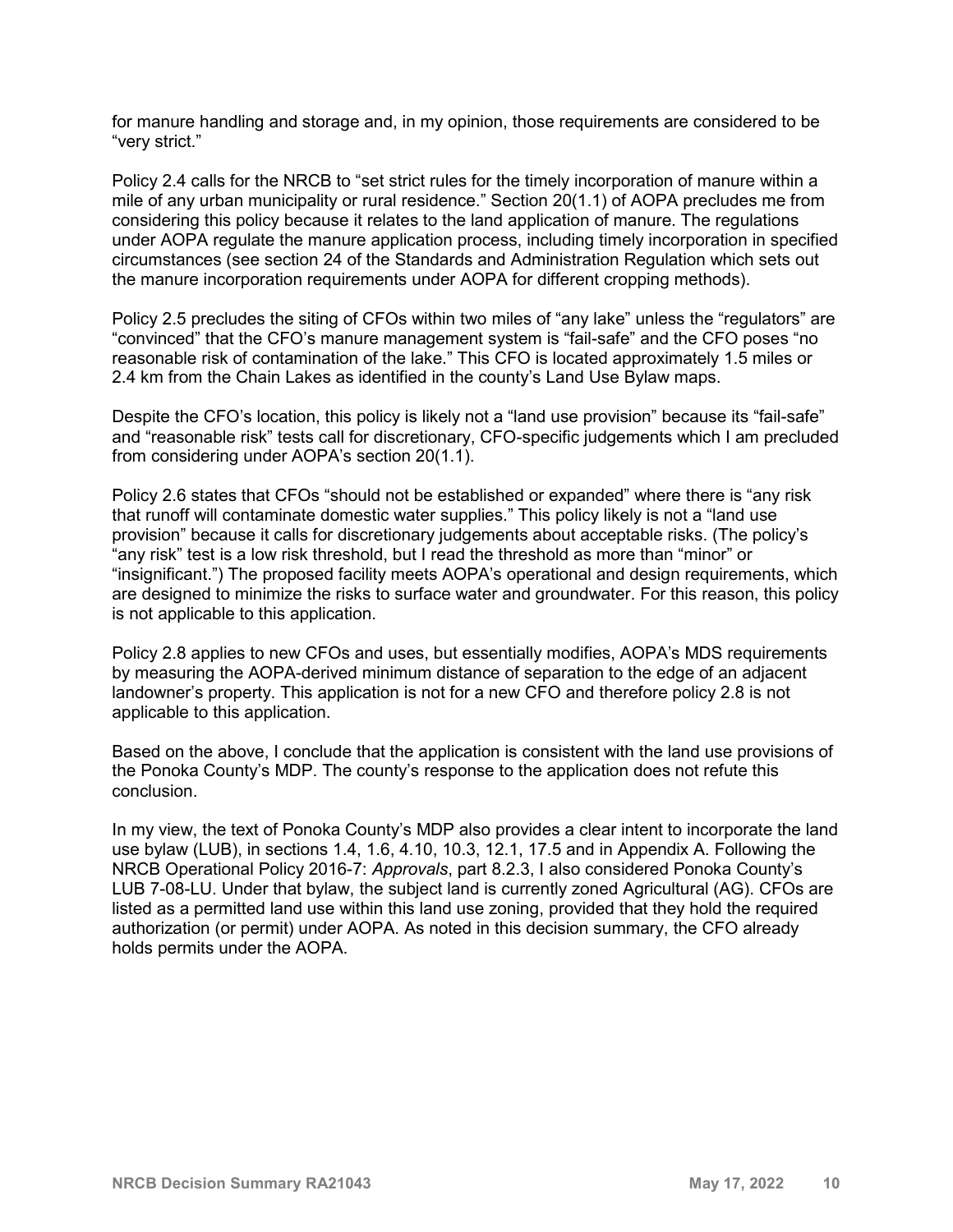## **APPENDIX B: Determining directly affected party status**

The following individuals qualify for directly affected party status because they submitted a response to the application and they own or reside on land within the "affected party radius," as specified in section 5(c) of the Agricultural Operation, Part 2 Matters Regulation (see NRCB Operational Policy 2016:7 – Approvals, part 6.2):

Don and Monica Brennan N1/2 14-42-25 W4M

Douglas Smith and Sandy Wolf

Location not specified in response to application. Despite this, Douglas Smith is identified by Ponoka County as a land owner located within the affected party radius for this application.

Henry and Janine Hollman SW 28-42-25 W4M

Shane Campbell SE 10-42-25 W4M

Stanley and Rose Hand NE 10-42-25 W4M

Sipke and Margreet Dijkstra NE 22-42-25 W4M

Dennis and Antoinette Rutter (late response) NW 23-42-25 W4M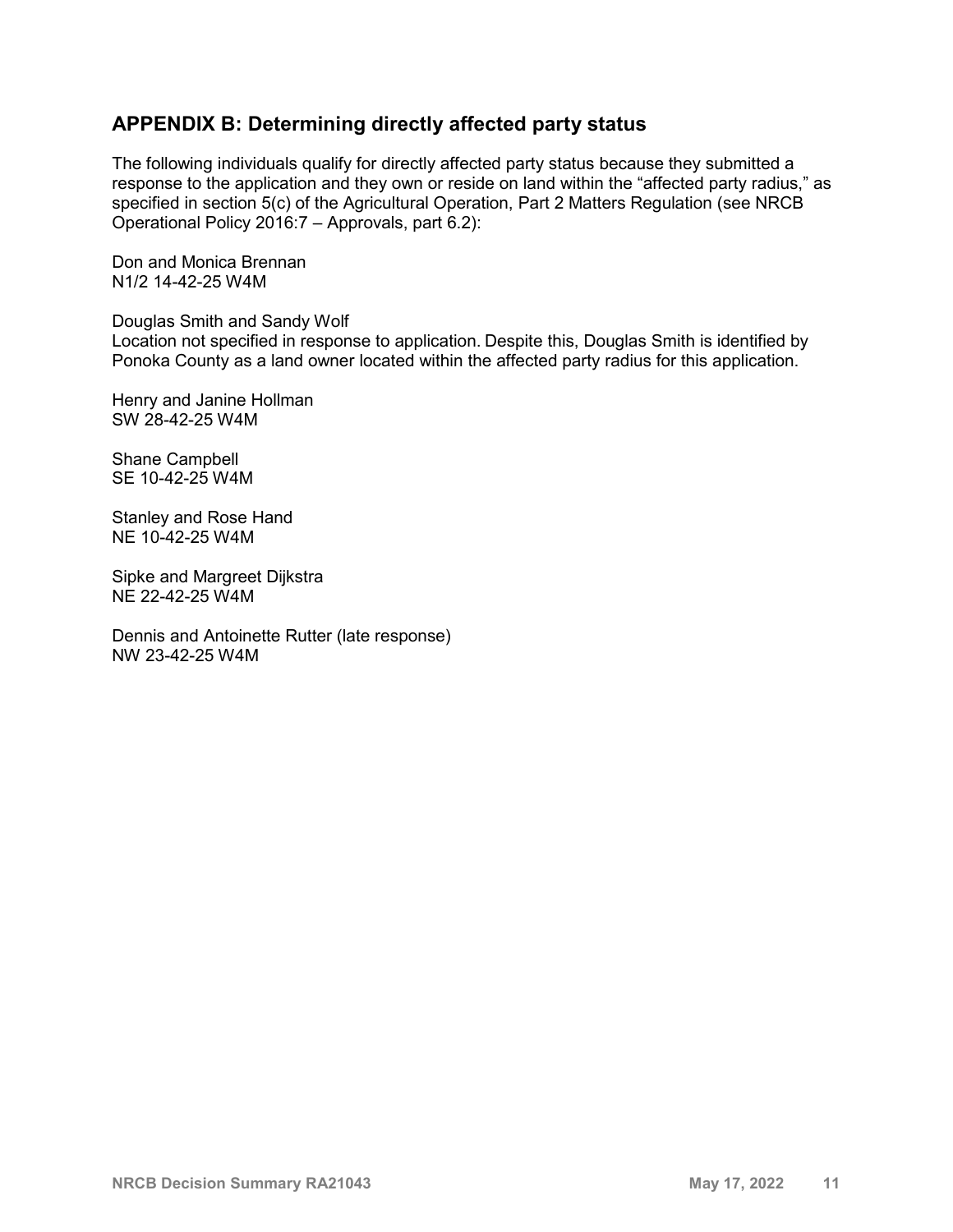## **APPENDIX C: Concerns raised by directly affected parties**

The directly affected parties raised the following concerns related to impacts to surface water, impacts to groundwater, effects on health, manure disposal, community effects, AOPA process and requirements, deceased livestock, nuisances, cumulative effects, errors within the application, technical concerns, and how alternatives should be considered.

As several of the above concerns fall beyond the mandate of AOPA, I forwarded these concerns on to representatives of Alberta Environment and Parks (AEP), Alberta Health Services (AHS), Ponoka County, Alberta Agriculture, Forestry and Rural Economic Development (AFRED) and Alberta Transportation for their information. Where appropriate, I also sought assistance from referral agencies as they provided me with information to help me evaluate the concerns.

I also forwarded the concerns on to the applicant for consideration. On April 27, 2022 the applicant indicated that he would not be providing a response to the expressed concerns.

Below I summarize the expressed concerns and claimed effects from the directly affected parties.

| Claimed effect(s) or concern(s)                                                                                                                                                                                                                                                                                                                                                                                   | Respondent(s)                                                                                       |
|-------------------------------------------------------------------------------------------------------------------------------------------------------------------------------------------------------------------------------------------------------------------------------------------------------------------------------------------------------------------------------------------------------------------|-----------------------------------------------------------------------------------------------------|
| 1. Impacts to surface water:<br>- effect of the feedlot and runoff from it on surrounding land<br>and the Chain Lakes ecosystem and the Battle River<br>- effects of manure impacted runoff on surface water and crops<br>- was the Battle River Watershed Alliance consulted to conduct<br>runoff assessments<br>- the proposed catch basin is located in an area where spring<br>runoff goes to the Chain Lakes | Don and Monica Brennan,<br>Shane Campbell, Stanley<br>and Rose Hand, Sipke and<br>Margreet Dijkstra |

#### *Response from referral agency (AEP) and the NRCB's scitech*

I forwarded these concerns on to Mr. Nazmus Sakib, a water administration engineer with AEP, and sought input from Dr. Mike Iwanyshyn, the NRCB Manager of the science and technology section.

Mr. Sakib indicated that there are no wetlands within the foot print of the proposed facilities. He indicated that to the west of the former swine facilities there is a wetland area based on the Alberta Merged Wetland Inventory.

Dr. Mike Iwanyshyn indicated that based on topography, the site may be at the local high point between the Chain Lakes and the Battle River. He discussed how there does not appear to be any wetlands within the footprint of the site though there is a drainage/wet area in the proposed CFO footprint with surface drainage towards lower value (classified as D and C) wetland areas on surrounding lands. He went on to state that a full wetland assessment would likely not be warranted and that avoidance of wetlands is preferable. He advised that run-on and runoff controls should be ensured.

#### *Approval Officer's conclusions*

I have been at the site in the winter and twice during spring runoff. Based on my site observations, the residence near the proposed feedlot appears to be the local topographic high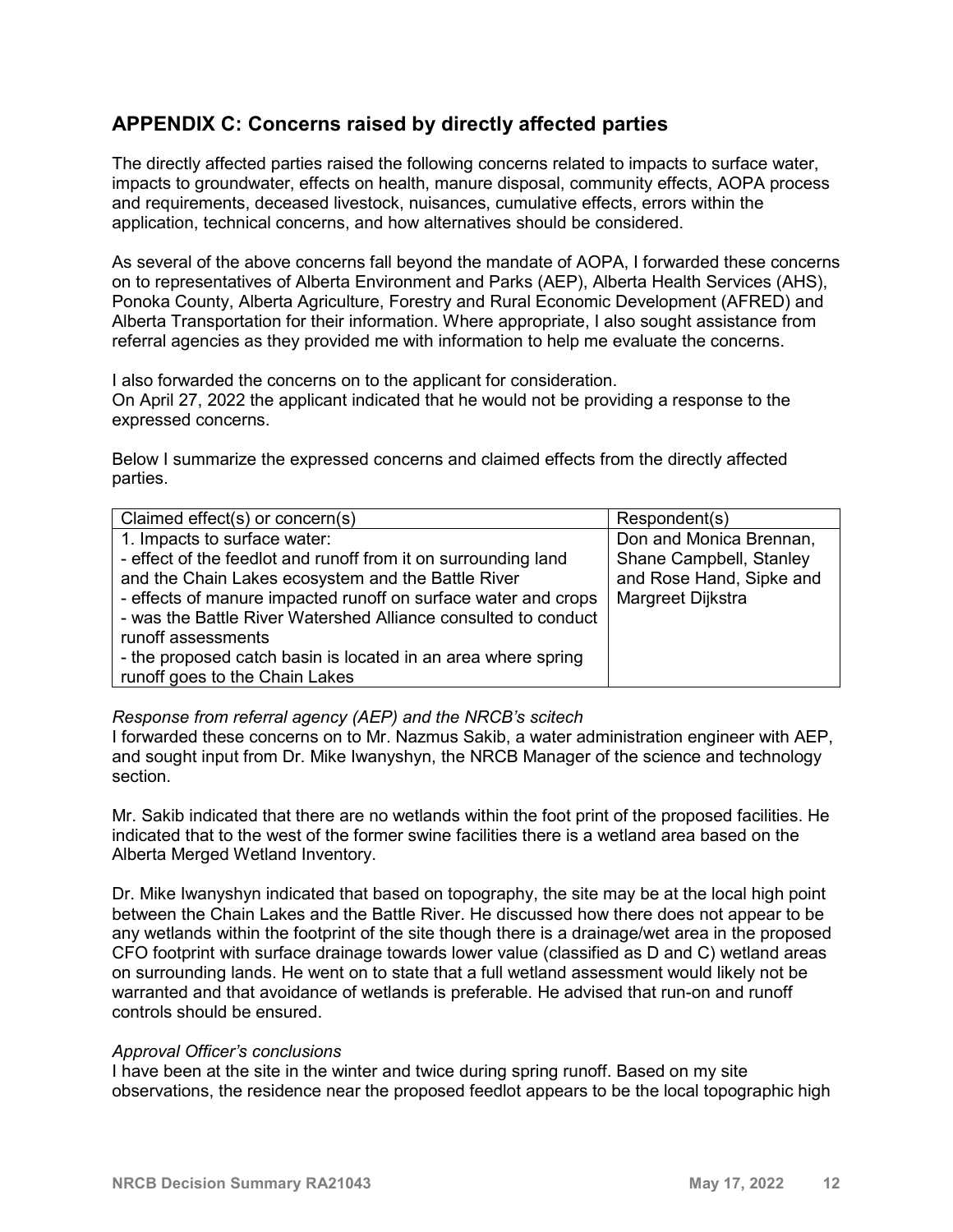point. One of the two wetlands indicated by Mr. Sakib, the one to the west of the proposed feedlot pens, appears to coincide with the former swine earthen liquid manure storage (or EMS/lagoon). The other appears to be to the northwest of the CFO in an area that appears to drain towards the west. The proposed CFO will be located in an area that drains to the northeast away from the wetlands indicated by Mr. Sakib. It should be noted that the application includes run on (berms and ditches) and runoff controls (the catch basin) for the feedlot.

Maps available online from AEP indicate that the closest water bodies are intermittent head waters to the Battle River and the Chain Lakes. They are located in Section 22-42-25 W4, flowing through NW 15-42-25 W4M, more than 500 m northwest of the proposed feedlot and in NW 14-42-25 W4M, more than 500 m to the east and downgradient of the proposed feedlot.

I note how the application proposes to grade the site so that "clean" runoff will be directed around the feedlot and manure impacted runoff from the pens will be directed to the proposed catch basin. Both the proposed pens and catch basin meet AOPA's requirements. Additionally, the catch basin is more than adequately sized for the area that will be contributing runoff to it. Accordingly, in my view, the CFO will pose a low potential risk to surface water (see the environmental risk screening tool results in Technical Document RA21043). I do not have information before me to refute this conclusion.

AOPA does not expressly require approval officers or applicants to consult watershed groups. I did, however, contact to Mr. Sakib and Dr. Iwanyshyn regarding the concerns. Their considerations on the surface water concerns are noted above.

| Claimed effect(s) or concern(s)                                    | Respondent(s)               |
|--------------------------------------------------------------------|-----------------------------|
| 2. Impacts to groundwater / aquifer:                               | Don and Monica Brennan,     |
| - there are too many other large water consumers in the area,      | Douglas Smith and Sandy     |
| can the aquifer support another one                                | Wolf, Henry and Janine      |
| - the proposed CFO will impact the amount of water available       | Hollman, Shane Campbell,    |
| and its quality                                                    | Stanley and Rose Hand,      |
| - there should be an assessment prior to development               | Sipke and Margreet Dijkstra |
| occurring                                                          |                             |
| - shouldn't the application for the feedlot be tied to the process |                             |
| for a water license                                                |                             |

#### *Response from referral agency (AEP)*

After this application was deemed complete a copy of it was provided to AEP. As noted in Part 3 above, Ms. Laura Partridge, a representative of AEP, indicated that the current water license was not adequate for the proposed livestock. The applicant will need to provide AEP with a groundwater evaluation report and apply for additional water licensing.

I also provided Ms. Partridge a copy of the responses to the application which expressed concerns related to groundwater supply and quality. To date I have not received further correspondence from her on this matter.

#### *Approval Officer's conclusions*

The NRCB's Approvals Policy (Operating Policy 2016-7, part 8.10) states that approval officers will not consider water supply concerns when reviewing an AOPA application other than ensuring that the applicant signs a *Water Act* declaration in their Part 2 application. AOPA applications include options where, in this case, applicants can either link or delink their *Water Act* and AOPA applications. (*Water Act* applications are administered by AEP.) In this case, the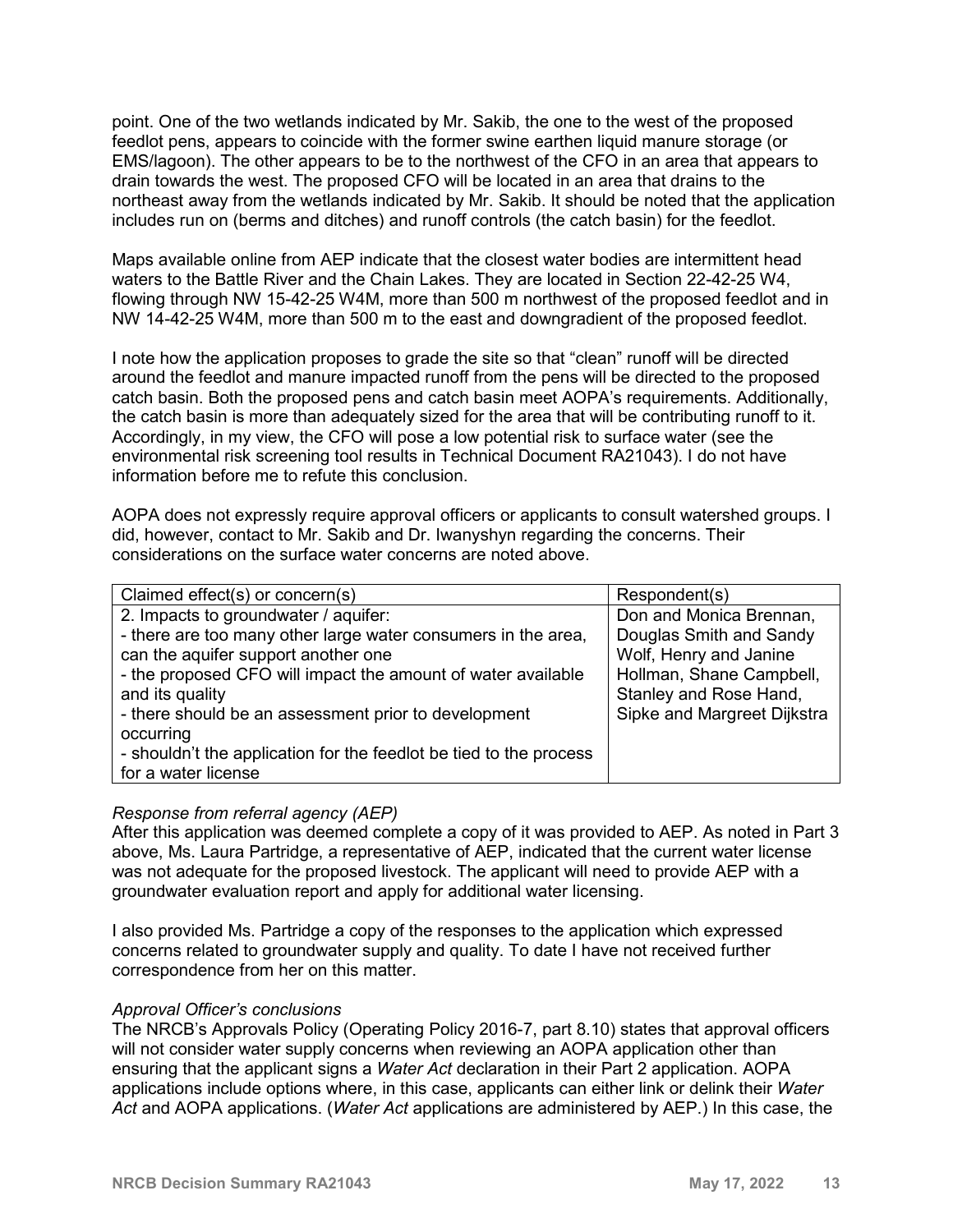applicant signed a declaration where they want their AOPA application processed separately from the requirements of licensing under the *Water Act*.

That same part of the Approvals Policy states that water supply related concerns will be forwarded to Alberta Environment and Parks (AEP). As noted above, this has already occurred.

As noted in Technical Document RA21043 the applicant has proposed to utilize a concrete liner for the feedlot pens and a synthetic liner for the catch basin. Both of these liners meet AOPA's protective liner requirements. I risk screened the catch basin and the pens with the environmental risk screening tool (ERST, see Technical Document RA21043). This risk screening tool helps to assess the potential risk to both surface water and groundwater. Both the catch basin and pens pose a low potential risk to groundwater.

AOPA also includes another protection for groundwater. There is a 100 m setback requirement from new manure collection areas and manure storage facilities to water wells. I note how there is one water well located approximately 85 m up gradient of the proposed feedlot pens. The following appendix discusses the setback requirement and the proposed feedlot further.

| Claimed effect(s) or concern(s)    | Respondent(s)          |
|------------------------------------|------------------------|
| 3. Impacts to health (unspecified) | Don and Monica Brennan |

#### *Response from referral agency (AHS)*

Mr. Gordon Watt, an executive officer/public health inspector with AHS, provided comments related to the production and handling of manure and the associated impacts on air and water quality.

He indicated that ammonia, hydrogen sulphide  $(H_2S)$  and methane are all related odours. He also indicated that odours are very subjective to each person. Without air quality data it is not possible to say, with any degree of certainty, that odours caused by manure generation and application to soil is responsible for any symptoms experienced on neighbouring properties, or that odours came from other CFOs in the area.

He commented that manure handling and application to land posed a larger occupational exposure hazard and that the risks were lowered for with greater distance from the manure.

He indicated that human pathogens associated with manure were inactive after 90 days and the most resilient pathogen, Adenovirus, was inactive after 200 days. He stated that after reviewing the water wells at the application site there was a low risk of microbial contamination.

He stated that AHS was not aware of any instances of chemical contamination of drinking water with animal manure (nitrate and nitrite as chemical parameters of concern) or agricultural operations of (at this) site.

Last, he indicated that the proposed catch basin will help protect nearby surface water bodies at the site and neighbouring lands.

#### *Approval Officer's conclusions*

AOPA and its regulations do not specify allowable effects on human health. For this reason, I forwarded these concerns and claimed impacts on to AHS. This was done in accordance with the NRCB's Approvals Policy (Operational Policy 2016-7, part 8.8). I note how the policy goes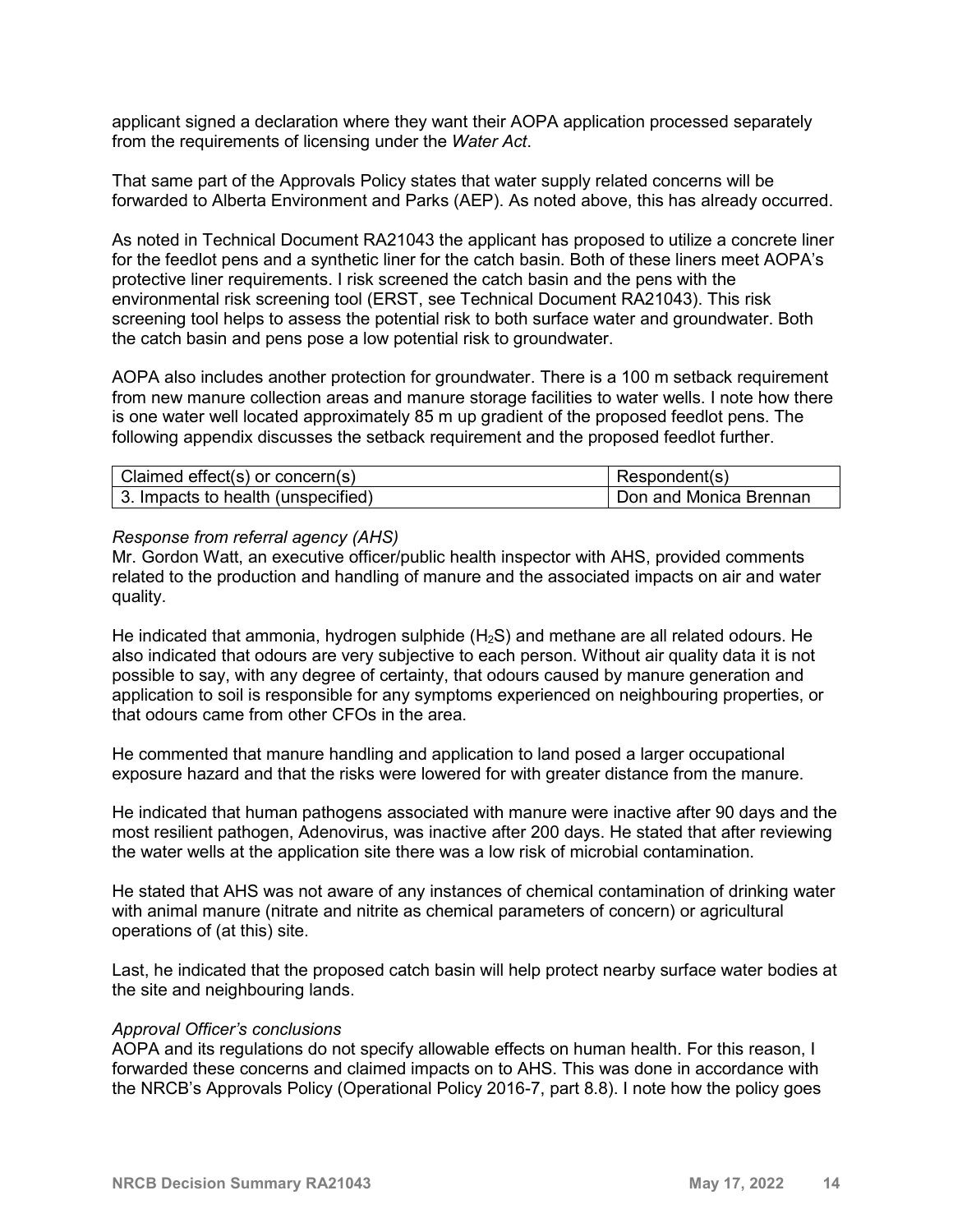on to state that approval officers will not consider the health effects of CFO on their own initiative when reviewing approval applications.

The effects of a CFO on human health are relevant to my consideration of "effects on the community." As explained in part ten of the decision summary, above, following NRCB policy, I begin with the presumption that the effects of the proposed CFO on the community are acceptable because the application meets the land use provisions of the municipal development plan, and the municipality does not preclude CFOs from this area under its land use bylaw. Given this and the above from AHS, this presumption is not rebutted.

| Claimed effect(s) or concern(s)                          | Respondent(s)          |
|----------------------------------------------------------|------------------------|
| 4. Manure disposal, are other CFOs using the same manure | Don and Monica Brennan |
| spreading lands                                          |                        |

#### *Approval Officer's conclusions*

Section 24 of the Standards and Administration Regulation (SAR) provides four options for nutrient and manure management. This application opted for the fourth option, where an applicant seeks to satisfy an approval officer that they have access to sufficient land base to apply their manure for the first year following the granting of the application.

For this application 351 hectares of land in the black soil zone is required for manure spreading. The applicant has provided information in their application indicating that they have access to 493.6 hectares of land in the black soil zone for manure spreading. I reviewed air photos of the proposed manure spreading lands and calculated the available area to account for setbacks to bodies of water, residences, and related features that would be challenging for manure spreading. I identified that 415 of the proposed fields are available for manure spreading. Based on this, the application meets the land base requirement in section 24(3) of the regulation.

Other portions of section 24 and section 25 of the SAR includes nutrient loading limits to ensure that the soil is not overloaded with nutrients. Provided that the requirements of these sections are met, the risk of over saturating the land with nitrates and salts are low.

If a person or party has concerns regarding manure collection or storage facilities, spreading or other CFO-related issues, those concerns can be reported to the NRCB's 24 hour reporting line (1-866-383-6722). The call will be followed up on by an NRCB inspector. Parties can also call any NRCB office during regular business hours if they have questions about permit conditions or ongoing AOPA operational requirements.

| Claimed effect(s) or concern(s)                                                                                                                                                                                                                                            | Respondent(s)                                                                              |
|----------------------------------------------------------------------------------------------------------------------------------------------------------------------------------------------------------------------------------------------------------------------------|--------------------------------------------------------------------------------------------|
| 5. Nuisances, effect on quality of life:<br>- the setback distance used to be 792 m and its now 633 m to<br>home and water wells<br>- concerns related to an increase in flies, dust, odours and air<br>quality<br>- not being able to enjoy the outdoors and quiet living | Don and Monica Brennan,<br>Douglas Smith and Sandy<br>Wolf, Sipke and Margreet<br>Dijkstra |
| - noise from machinery and livestock                                                                                                                                                                                                                                       |                                                                                            |

#### *Approval Officer's conclusions*

I interpret the "setback distance" to be a reference to the minimum distance separation (MDS) requirement of AOPA. MDS is based on the number, category and type of livestock along with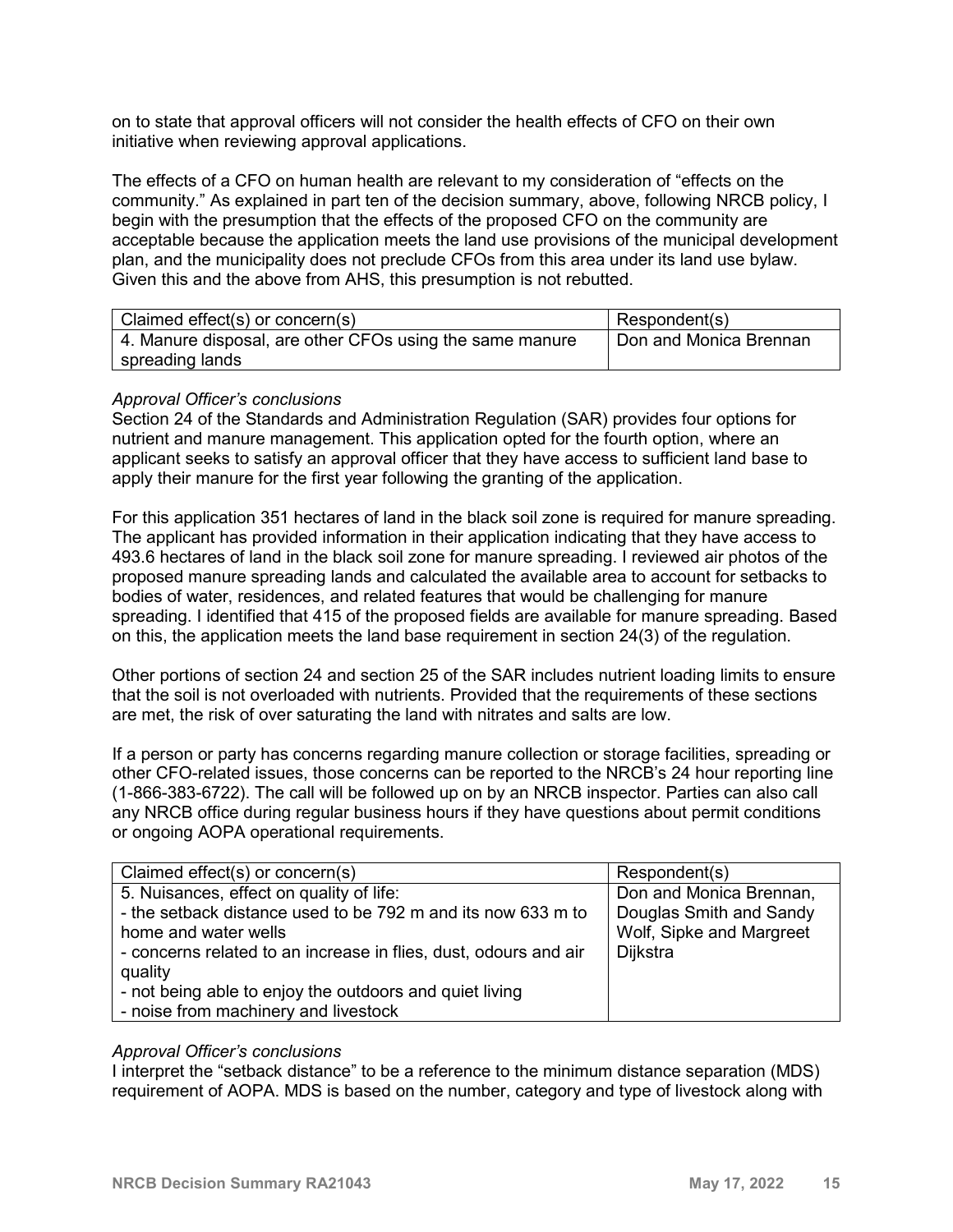how manure from that livestock is managed. It is measured from the existing or proposed manure collection areas and manure storage facilities, existing and proposed, to surrounding residences. As note previously, MDS setbacks are larger for residences on land that is more sensitively zoned. For the previously permitted swine livestock (700 sows, farrow to finish) the category one MDS setback was 792 m. By comparison, the Category 1 setback for the proposed 4,500 beef finishers is 633 m.

In the NRCB's Approvals Policy (Operational Policy 2016-7, part 8.8.1) approval officers will presume that if a proposal for a new or expanded manure storage facility or manure collection area meets AOPA's MDS requirements, the nuisance effect on nearby residences is acceptable.

AOPA contains the minimum distance separation (MDS) setback requirement that CFOs are required to meet. MDS setbacks help minimize the nuisance impacts that may be experienced by a CFO's neighbours. The MDS requirement has four categories based on how land is zoned with applicable setbacks for residences on each, residences on more sensitive land uses have larger setback distances:

Category 1 (659 m) applies to residences on land zoned for agricultural purposes (e.g. farmsteads, acreage residences)

Category 2 (878 m) applies to residences on land zoned for non-agricultural purposes Category 3 (1098 m) apples to residences on land zoned for high use recreational or commercial purposes

Category 4 (1,756 m) applies to residences on land zoned for large-scale country residential, rural hamlet, village, town or city

I reviewed the county's land use bylaw map for the zoning of land within 1,756 m of the CFO. There are parcels of land in SW 22-42-25 W4M and SW 14-42-25 W4M that are on land zoned as country residential hobby farm. There is a property within SW 23-42-25 W4M zoned for watershed protection. Otherwise, the land surrounding the CFO, including the application site, is zoned as agricultural.

Section 706 of the county's land use bylaw states that "the purpose of the country residential hobby farm district is to provide land of low agricultural value for low density rural development and hobby farming." CFOs are not stated as permitted or discretionary land uses in this district and there are restrictions as to the number of livestock (one animal) per hectare.

Section 707 states that the watershed protection district "is to encourage the maintenance of natural vegetation, especially near lake and rivers, by allowing treecovered land to be subdivided into residential parcels large enough that most of the trees will be retained." Residences and minor agriculture, compatible with the purpose of the district, are permitted and discretionary uses.

By comparison, section 702 of the bylaw states that "the agricultural district provide(s) land where all forms of agriculture can be carried on without interference by other, incompatible land uses..." CFOs are stated as a permitted land use in this district and there is no reference to livestock capacities per parcel.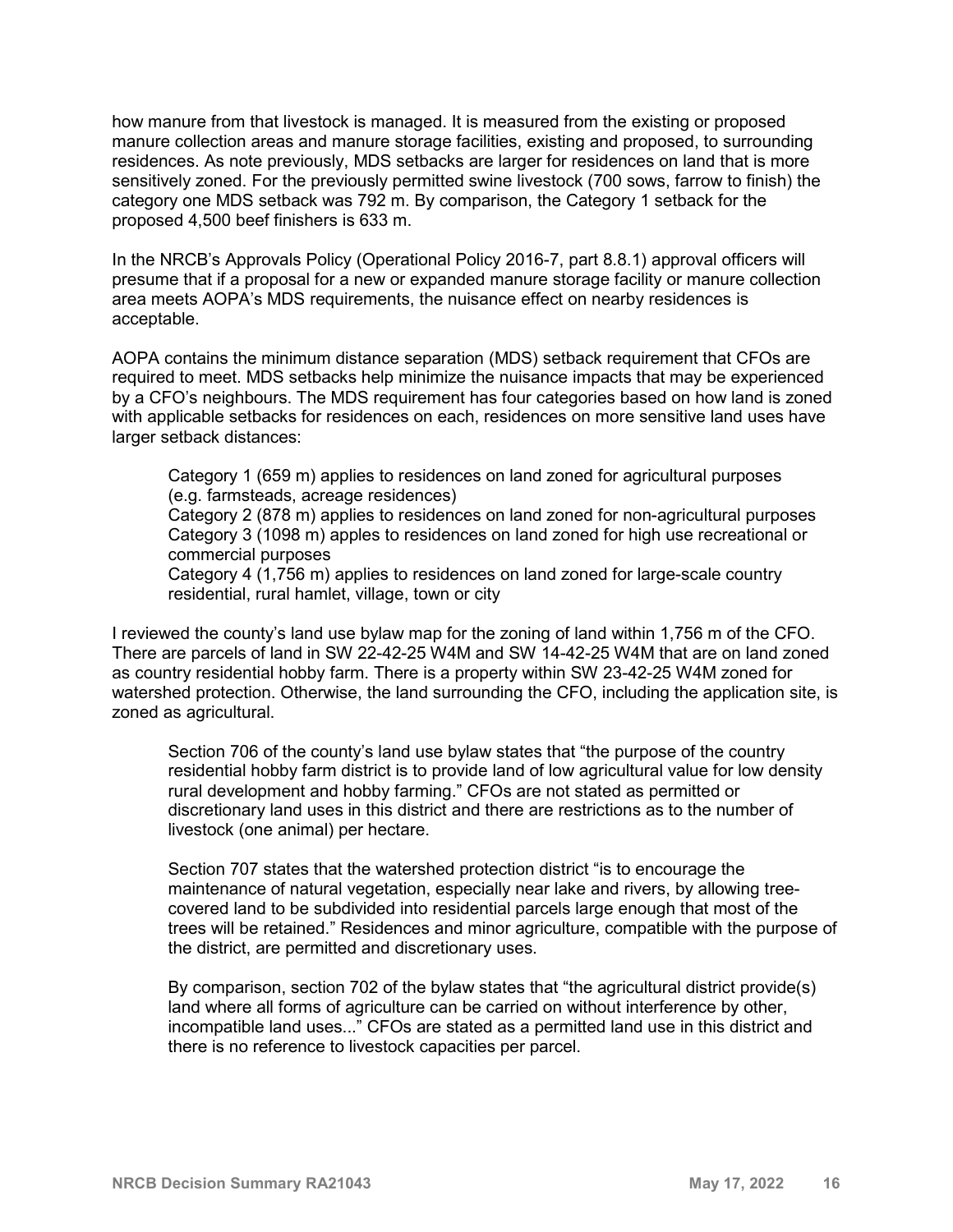Based on the above, I am of the opinion that all of the land within 1,756 m of the CFO should be treated as Category 1 for MDS purposes. Accordingly, the MDS setback requirement is met and the nuisance impacts will be minimized.

I realize that some of the neighbours to the CFO may experience some CFO related nuisance impacts from time to time. Many issues that arise relating to the operation of a CFO, and other disagreements, can be resolved through good communication between neighbours and the CFO operator. However, if a member of the public has concerns regarding a CFO, including whether the operation is complying with AOPA, they may contact the NRCB through its toll free reporting line (1-866-383-6722). An NRCB inspector will follow up on the concern.

| Claimed effect(s) or concern(s)                                                                                                                                                                                                                                                                                                                                                                                                                                                                                                          | Respondent(s)                                                                                       |
|------------------------------------------------------------------------------------------------------------------------------------------------------------------------------------------------------------------------------------------------------------------------------------------------------------------------------------------------------------------------------------------------------------------------------------------------------------------------------------------------------------------------------------------|-----------------------------------------------------------------------------------------------------|
| 6. AOPA process and requirements:<br>- the stated distances to water bodies is not accurate, it should<br>include water bodies within NW 14 and SE 22<br>- the depth to water table is not stated in the application; its<br>depth changes with sizable rains<br>- there was no environmental protection plan within the<br>application<br>- who will conduct monitoring of the manure handling system<br>- why are surrounding residences missing from the application<br>- the proposed feedlot is too close to the Town of Ponoka and | Don and Monica Brennan,<br>Shane Campbell, Stanley<br>and Rose Hand, Sipke and<br>Margreet Dijkstra |
| acreages                                                                                                                                                                                                                                                                                                                                                                                                                                                                                                                                 |                                                                                                     |

#### *Approval Officer's conclusions*

Based on information supplied by Mr. Sakib and Dr. Iwanyshyn, there are likely wetlands located closer to the CFO than what is stated in the application. Despite this, the proposed facilities meet the required 30 m setback requirement to common water bodies.

A water table's depth will vary seasonally and due to precipitation events. A preliminary version of this Part 2 application included a geotechnical investigation. That investigation indicated that the water table depth ranged from 2.47 m to 2.68 m below existing grade. I have included this geotechnical investigation is part of Technical Document RA21043.

The southwest corner of the catch basin will be the point which will require the most excavation work. Based on information on Page 7 of Technical Document RA21043 this area will be excavated to a depth below ground level of 2.1 m. Based on this, a portion of the catch basin may not meet the one metre water table separation requirement. Accordingly, I am including a condition in the permit to address this.

AOPA does not require environmental protection plans to be submitted as part of Part 1 or 2 applications. The requirements of AOPA are designed to provide protection to surface water, groundwater and soil nutrient loading.

AOPA, as well as the terms and conditions of the permit, are designed to regulate manure handling. The permit will hold conditions related to the construction of the CFO's manure collection areas and manure storage facilities (presumed to be the manure handling system). The NRCB encourages CFO owners and operators to discuss any repair or maintenance work with approval officers or inspectors to determine whether or not the planned work would require a permit.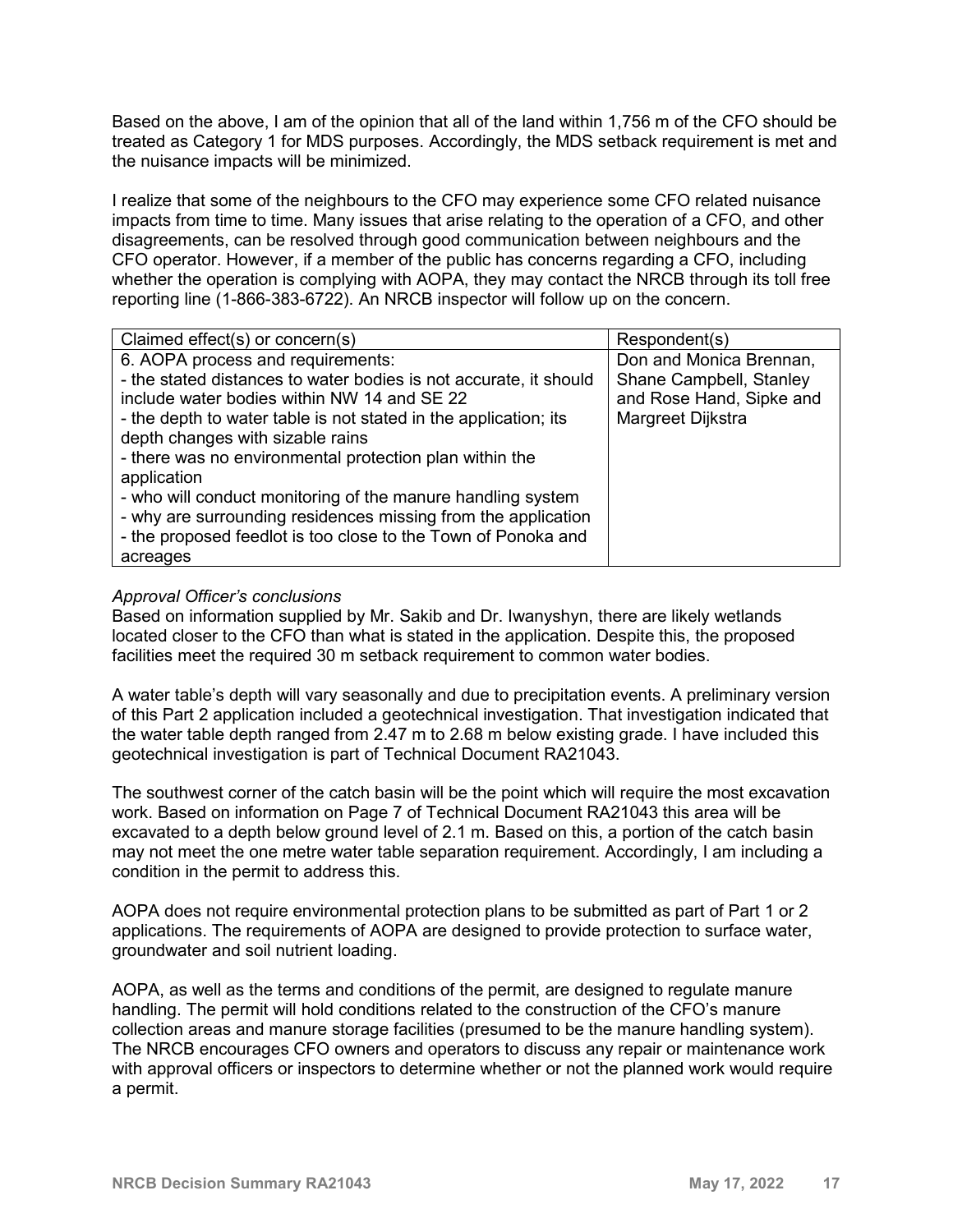I reviewed the application and note that certain neighbouring residences, but not all of the surrounding residences are stated. When I reviewed aerial photos and maps from the county, I noted that there are more residences than identified in the application that are located within the 1.5 mile notification radius for this CFO. Despite this, I also reviewed the application to determine if the MDS requirement is met; see above and Technical Document RA21043. The MDS requirement to all surrounding residences are met.

As part of my review of this application I reviewed the applicable planning documents from Ponoka County. As noted in Appendix A, this application meets the applicable land use provisions of Ponoka County's municipal development plan especially section 2.3 which relates to setbacks to urban developments. Further, it is not located within the Town of Ponoka and County of Ponoka IDP.

| Claimed effect(s) or concern(s)                                | Respondent(s)                   |
|----------------------------------------------------------------|---------------------------------|
| 7. Deceased livestock, predators will be attracted to the area | Douglas Smith and Sandy<br>Wolf |

*Response from Alberta Agriculture, Forestry and Rural Economic Development (AFRED)* Mr. Stephan Desilets, the manager of the inspection and investigation section with AFRED, provided the concerned party with links on how to access the legislation which drives how members of the inspection and investigation section of AFRED deal with feedlots and the disposal of dead livestock. He advised that if the concerned party had further questions they can contact the applicant directly.

#### *Approval Officer's conclusions*

The disposal of deceased livestock in Alberta is not within the regulatory mandate of AOPA. Rather, it is regulated by AFRED under the *Animal Health Act*. Given AFRED's regulatory role, concurrent oversight of dead animal disposal and associated concerns by the NRCB would be inefficient and might lead to inconsistency with AFRED requirements.

| Claimed effect(s) or concern(s)                            | Respondent(s)                                                                      |
|------------------------------------------------------------|------------------------------------------------------------------------------------|
| 8. Cumulative effects, there are too many CFOs in the area | Henry and Janine Hollman,<br>Stanley and Rose Hand,<br>Sipke and Margreet Dijkstra |

#### *Approval Officer's conclusions*

AOPA does not expressly authorize approval officers to consider the cumulative effects of proposed developments together with those of other existing CFOs or other activities in the area. Further, the NRCB's Board members have directed approval officers not to consider cumulative effects in their permitting decisions. In a 2011 decision, the Board stated that consideration of cumulative effects is "not within the Board's regulatory mandate. As a statutory decision maker, the Board takes its direction from the authorizing legislation. AOPA does not provide for cumulative effects assessment." (Zealand Farms, RFR 2011-02 at 5.)

| Claimed effect(s) or concern(s)                            | Respondent(s)               |
|------------------------------------------------------------|-----------------------------|
| 9. Impacts to roads and Highway 815:                       | Don and Monica Brennan,     |
| - an increase in traffic will result in damage to roads    | Douglas Smith and Sandy     |
| - taxes will have to go up to offset road repairs          | Wolf, Shane Campbell,       |
| - a private access to Highway 815 should be considered, it | Stanley and Rose Hand,      |
| would reduce damage to local roads                         | Sipke and Margreet Dijkstra |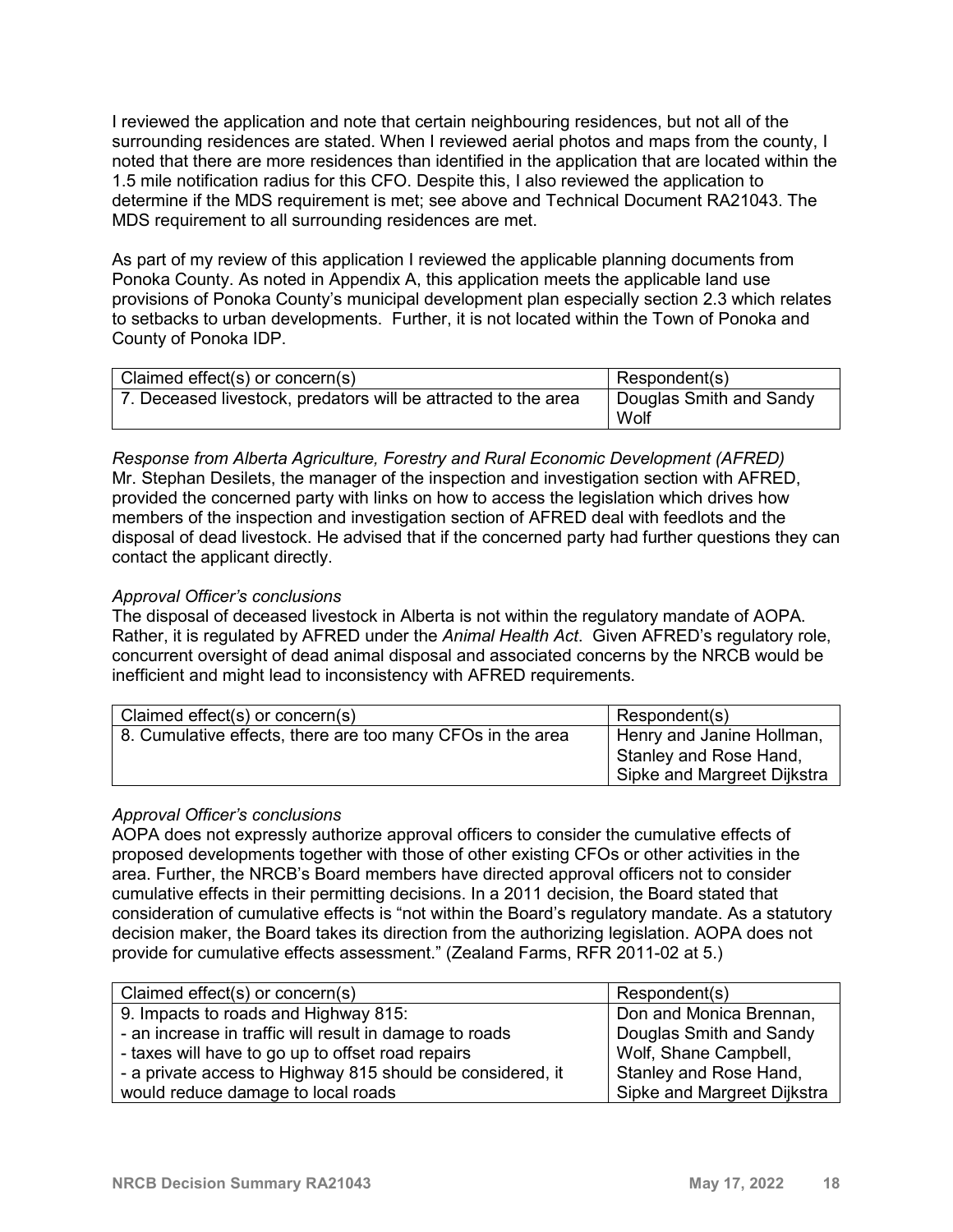Ponoka County and Alberta Transportation have jurisdiction over the gravel roads and Highway 815, respectively, not the NRCB. Both were provided with copies of these concerns.

Ponoka County did not provide a response related to these concerns.

#### *Response from Alberta Transportation*

Ann Han, a development and planning technologist with Alberta Transportation, inquired how traffic would access the CFO. I forwarded this question on to the applicant and have not received further correspondence on this matter from the applicant or Alberta Transportation.

#### *Approval Officer's conclusions*

Traffic and maintenance requirements on the county roads may have and will change over the years due to changes at this CFO; this will likely change more as the CFO expands into beef. However, the county has jurisdiction over local roads and taxes, and did not raise concerns regarding a potential increase in traffic dust or maintenance costs due to this development.

| Claimed effect(s) or concern(s)                                | Respondent(s)  |
|----------------------------------------------------------------|----------------|
| 10. Alternatives should be considered such as a biodigester to | Shane Campbell |
| reduce the amount of manure for land spreading                 |                |

#### *Approval Officer's conclusions*

It is an approval officer's role to decide if proposed facilities meet AOPA requirements or not, not to address merits of alternatives suggested by parties who have expressed concerns. A copy of this concern was forwarded to the applicant for their information and consideration.

| Claimed effect(s) or concern(s)                                | Respondent(s)            |
|----------------------------------------------------------------|--------------------------|
| 11. CFO history:                                               | Don and Monica Brennan,  |
| - this is no longer an existing CFO as the existing swine have | Douglas Smith and Sandy  |
| been gone for years.                                           | Wolf, Sipke and Margreet |
| - the barns were closed previously and the lagoon was also     | Dijkstra                 |
| filled in                                                      |                          |

#### *Approval Officer's conclusions*

The CFO's history is addressed in Part 1b of this decision summary. The historical operation of a CFO is not an indication of its future operation.

| Claimed effect(s) or concern(s)                      | Respondent(s)                                                   |
|------------------------------------------------------|-----------------------------------------------------------------|
| 12. The proposed feedlot will affect property values | Douglas Smith and Sandy<br>Wolf, Sipke and Margreet<br>Dijkstra |

#### *Approval Officer's conclusions*

In several review decisions, the NRCB's board members have consistently stated that concerns regarding effects on land or property values are "not a subject for [the board's] review under AOPA" or for approval officers' consideration of permit applications. According to the board, impacts on property values are a land use issue which is a "planning matter dealt with by municipalities in municipal development plans and land use bylaws." (See, *Board Decision (Pigs R Us) RFR 2017-11/BA17002*, page 6.)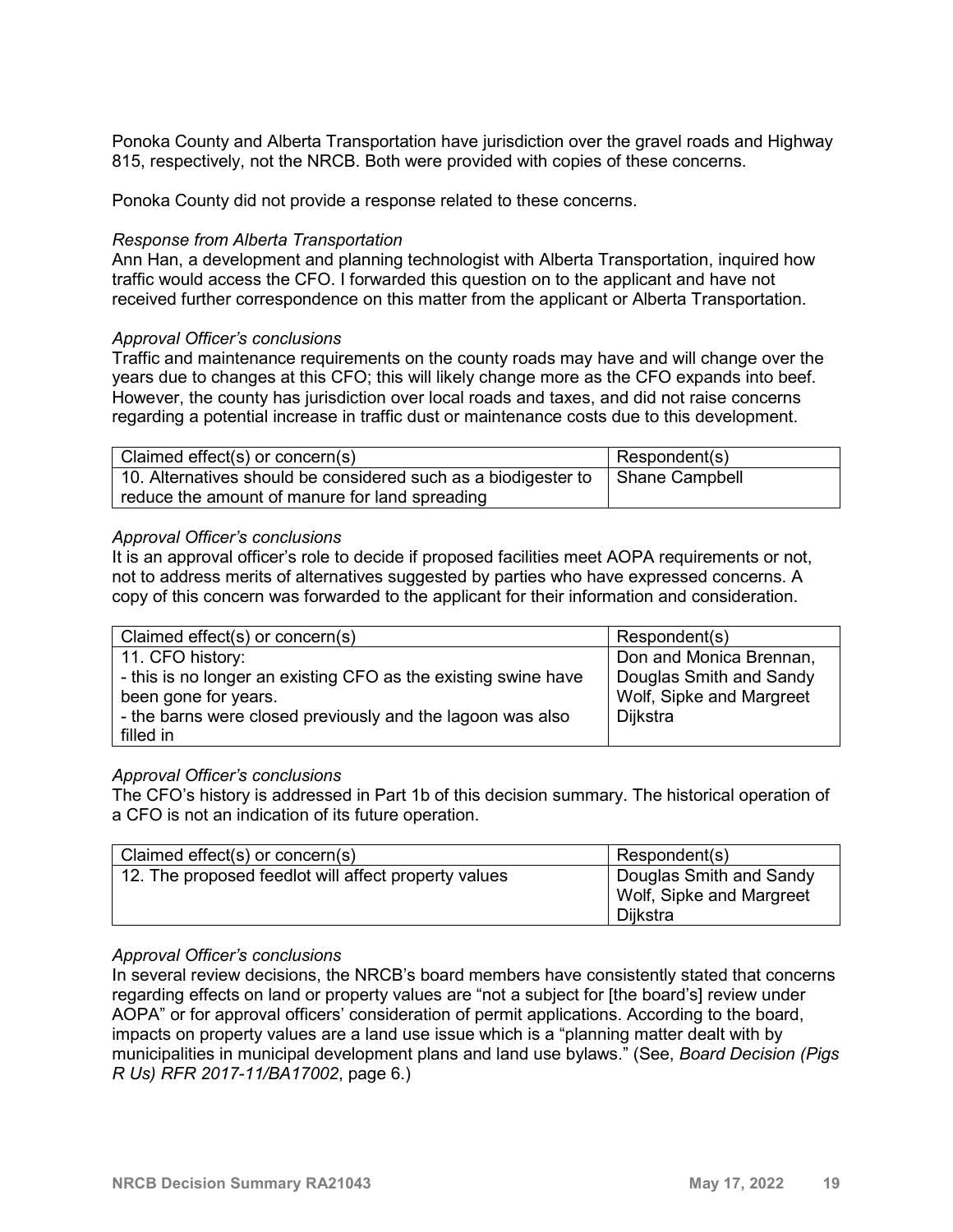## **APPENDIX D: Exemption from water and well setback**

The application states that proposed feedlot pens are not going to be located within 100 m of a water well. However, during a site inspection I confirmed that one water well is located approximately 85 m from the proposed pens. This is in conflict with the section 7(1)(b) of the *Standards and Administration Regulation* (SAR) under AOPA.

Section 7(2), however, allows for exemptions to the 100m setback if, before construction, the applicant can demonstrate that the aquifer into which the water well is drilled is not likely to be contaminated by the manure storage facility (MSF)/manure collection area (MCA), and, if required, a groundwater monitoring program is implemented.

The potential risks of direct aquifer contamination from the MSF/MCA are presumed to be low if the applicant's proposed MSF/MCA meets AOPA's technical requirements to control runoff and leakage. Approval officers also assess whether the water well itself could act as a conduit for aquifer contamination.

In this case, I felt the following factors were relevant to determine the risk of aquifer contamination via the water well:

- a. How the well was constructed
- b. Whether the well is being properly maintained
- c. The distance between the well and the proposed MCA
- d. Whether the well is up- or down-gradient from the MCA and whether this gradient is a reasonable indication of the direction of surface and groundwater flow between the two **structures**

These presumptions and considerations are based on NRCB Operational Policy 2016-7: Approvals, part 8.7.1.

Based on information provided by the applicant and from the Alberta Environment and Parks (AEP) water well database, the water well located approximately 85 m west of the proposed pens is likely AEP water well ID 286659. This well is reported to have been installed in 1997 and has a perforated or screened zone from 64.0 m to 82.3 m below ground level across sandstone and shale. The well was constructed with an above ground casing, but that casing is now under a gravelled area (due to vehicle traffic). This well is used for domestic purposes based on information in the AEP water well log. The well's log identifies protective layers from ground surface to 6.1 m of clay and of shale from 12.2 m to 15.2 m and 18.3 m to 33.5 m below ground level. The well has a driven seal at 24.1 m across a shale layer. I was unable to view the well during my site inspection as it was under frozen gravel at the time of my site inspection. The well is upgradient of the proposed pens.

The NRCB has developed a "water well exemption screening tool," based on the factors listed above, to help approval officers assess the groundwater risks associated with a nearby water well. $1$ 

i<br>I

<span id="page-19-0"></span> $1$  A complete description of this tool is available under CFO/Groundwater and Surface Water Protection on the NRCB website at [www.nrcb.ca.](http://www.nrcb.ca/)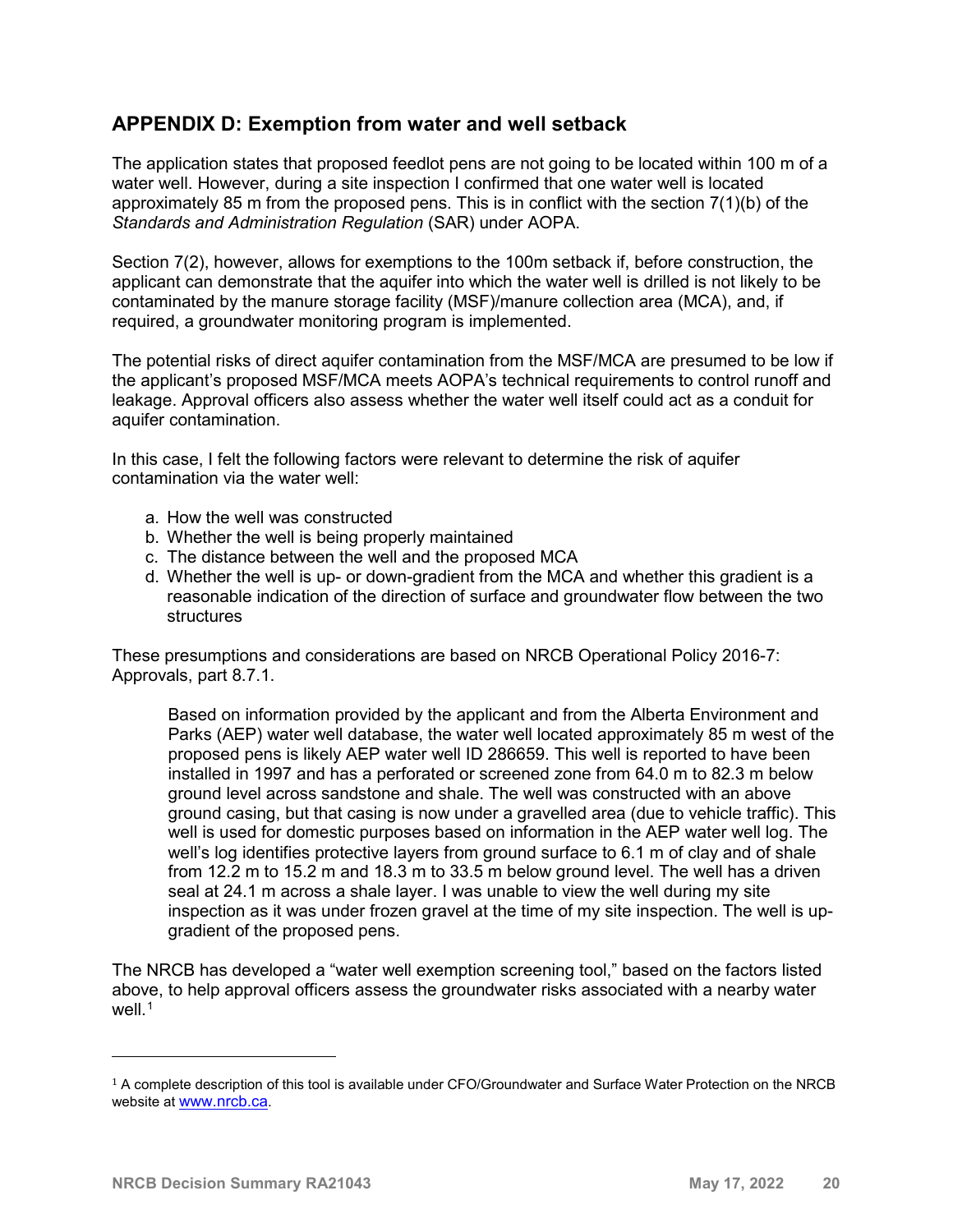In this case, the results of the water well exemption screening tool suggest that an exemption is likely as seen in Technical Document RA21043.

Based on the above, I am prepared to grant an exemption to the 100 m water well setback requirement for the proposed feedlot pens.

Despite this, Approval RA02053 included a condition that required annual water well testing. Considering how the applicant has not requested to relax or omit this condition from the permit this condition will be brought forward to the new permit and amended to reflect current NRCB processes.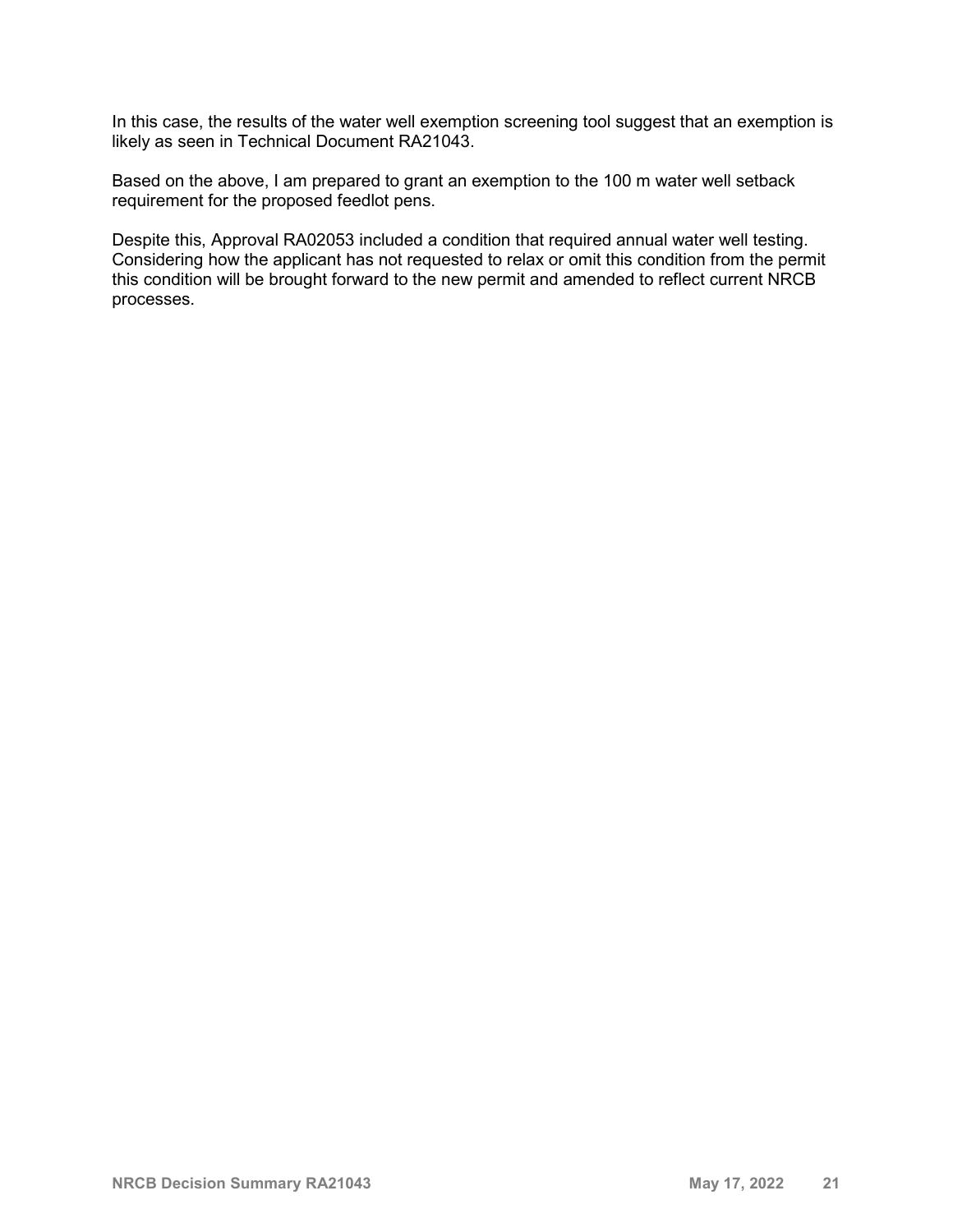## **APPENDIX E: Explanation of conditions in Approval RA21043**

Approval RA21043 includes several conditions, discussed below, and carries forward a number of conditions from the deemed approval and Approval RA02053 (see sections 2 and 3 of this appendix). Construction conditions from historical the previous permits that have been met are identified in the appendix to Approval RA21043.

### **1. New conditions in Approval RA21043**

#### **a. Construction above the water table**

Section 9(3) of the *Standards and Administration Regulation* under the *Agricultural Operation Practices Act* (AOPA) requires the bottom of the liner of a manure storage facility or manure collection area to be not less than one metre above the water table of the site "at the time of construction."

The deepest portion of the catch basin, the southwest corner, will be approximately 2.1 m below the ground surface. The water table was observed to range in depth from 2.47 m to 2.68 m beneath the ground surface in the area of the proposed feedlot.

Based on this information, the proposed catch basin does not meet the one metre requirement of section 9(3). However, because the height of the water table can vary over time, the lack of adequate water table separation does not mean that there will be an inadequate depth at the time of construction. To address this variability and ensure that the depth requirement is met at the time of construction, a condition is included requiring the permit holder to cease construction and notify the NRCB immediately if the water table is observed to be within one metre of the proposed catch basin's liner during its construction.

#### **b. Construction Deadline**

Double T proposes to complete construction of the proposed new pens and catch basin by December 31, 2025. This time-frame is considered to be reasonable for the proposed scope of work. The deadline of December 31, 2025 is included as a condition in Approval RA21043.

#### **c. Post-construction inspection and review**

The NRCB's general practice is to include conditions in new or amended permits to ensure that the new or expanded facilities are constructed according to the required design specifications. Accordingly, Approval RA21043 includes conditions requiring:

- 1. a completion report, signed by a qualified third party, certifying that the synthetically lined liquid manure storage:
	- i. has been constructed in accordance with the proposed design including the horizontal dimensions, vertical dimensions (including portions above and below ground) and inside wall slopes;
	- ii. is constructed in the approved location, and;
- iii. has the same or equivalent liner as proposed that was installed in accordance with the liner manufacturer's requirements, including under membrane surface preparation and proper sealing at all seams.
- 2. the concrete used to construct the liner of the feedlot pens have a minimum 56-day compressive strength of 30 MPa, be sulphate resistant, have 10M rebar every 30 cm on center both ways, and have adequate sealed expansion joints or crack control. The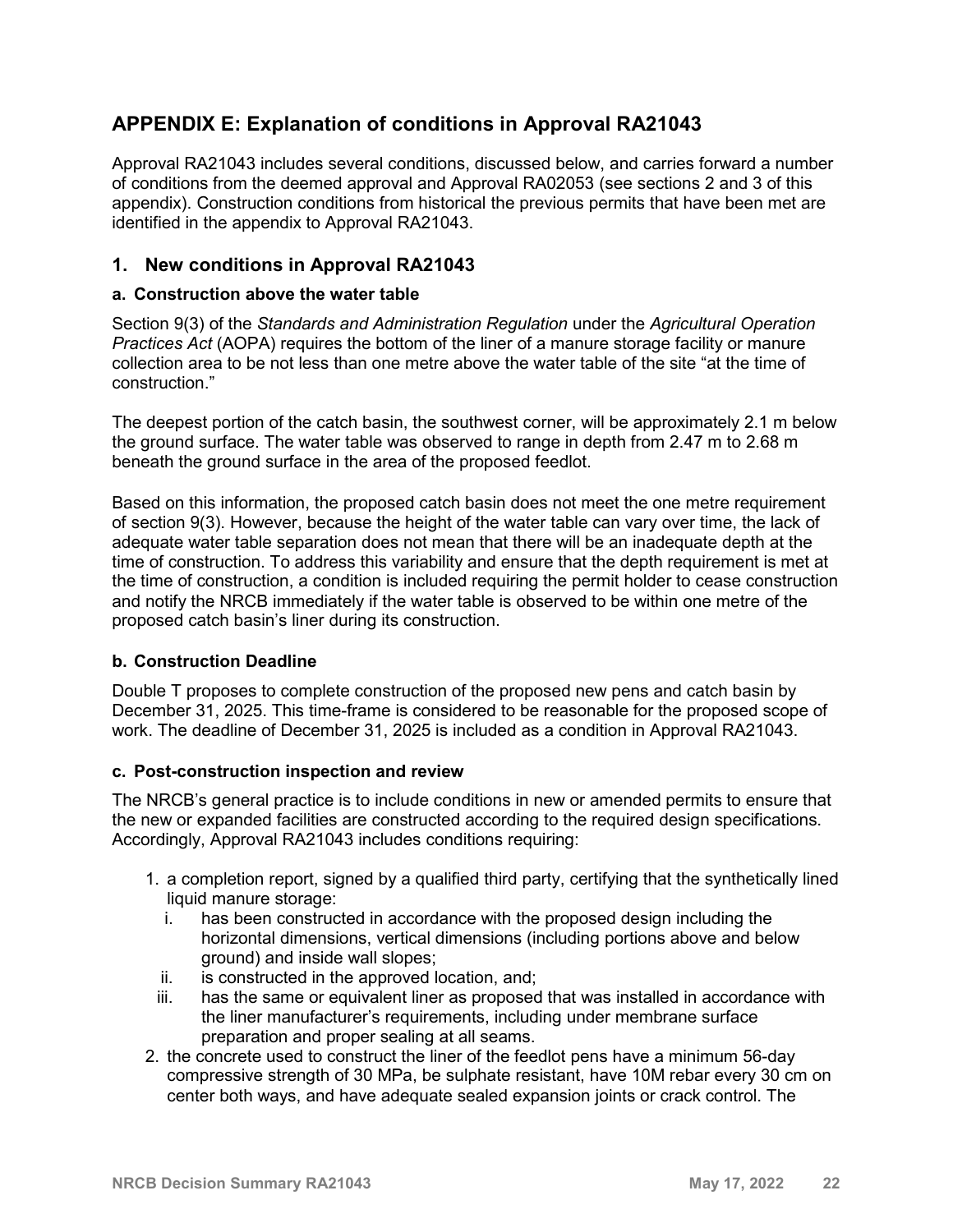NRCB needs to receive a completion report from qualified third parties confirming the above.

The NRCB routinely inspects newly constructed facilities to assess whether the facilities were constructed according to their required design specifications. To be effective, and to reduce risk to the operator, these inspections must occur before livestock or manure are placed in the newly constructed facilities. Approval RA21043 includes a condition stating that Double T shall not place livestock or manure in the new pens, or allow manure-impacted runoff into the new catch basin, until NRCB personnel have inspected them and confirmed in writing that they meet the approval requirements.

### **2. Conditions carried forward from Approval RA02053**

Pursuant to section 23 of AOPA (approval officer amendments), I have determined that conditions one and four should be modified.

Condition one includes two main parts, the first relates to the general terms and conditions that are now part of the standard terms included in all currently issued AOPA permits. The second is a construction completion deadline, which has already been met (with an NRCB issued extension). The construction completion deadline will be carried forward, but will be identified as an already met condition in this permit's appendix. The remainder of this condition is discussed in part 3 of this appendix, below.

Condition four required groundwater protection, namely testing of the water well closest to the "barn". It required annual testing for bacterial and chemical parameters, and submission of those results to the NRCB on an annual basis.

More recently issued AOPA permits that include similar water well testing requirements are typically flexible and not rigid (the date of sampling can be shifted forward or backward provided that the annual testing requirements remain met). Further, the testing parameters and any related requirements are specified in a water well monitoring statement. To include a similar level of flexibility for the CFO operator and ensure continuity with other currently issued permits seems appropriate in my mind. For this reason, this condition will be carried forward but be reworded to state:

Water quality tests shall be conducted annually on water wells within 100 m of the confined feeding operation's manure collection areas and manure storage facilities. The annual water well test results shall be submitted to the NRCB no later than July 31 of each year unless otherwise directed in writing by the NRCB.

## **3. Conditions not carried forward from Approval RA02053**

Pursuant to section 23 of AOPA (approval officer amendments), I have determined that parts of condition one and condition five should be deleted and therefore is not carried forward to Approval RA21043.

As noted above, parts of condition one are a duplication of the standard terms included in all currently issued AOPA permits. For this reason, I will not be carrying these conditions forwarded as doing so would be redundant.